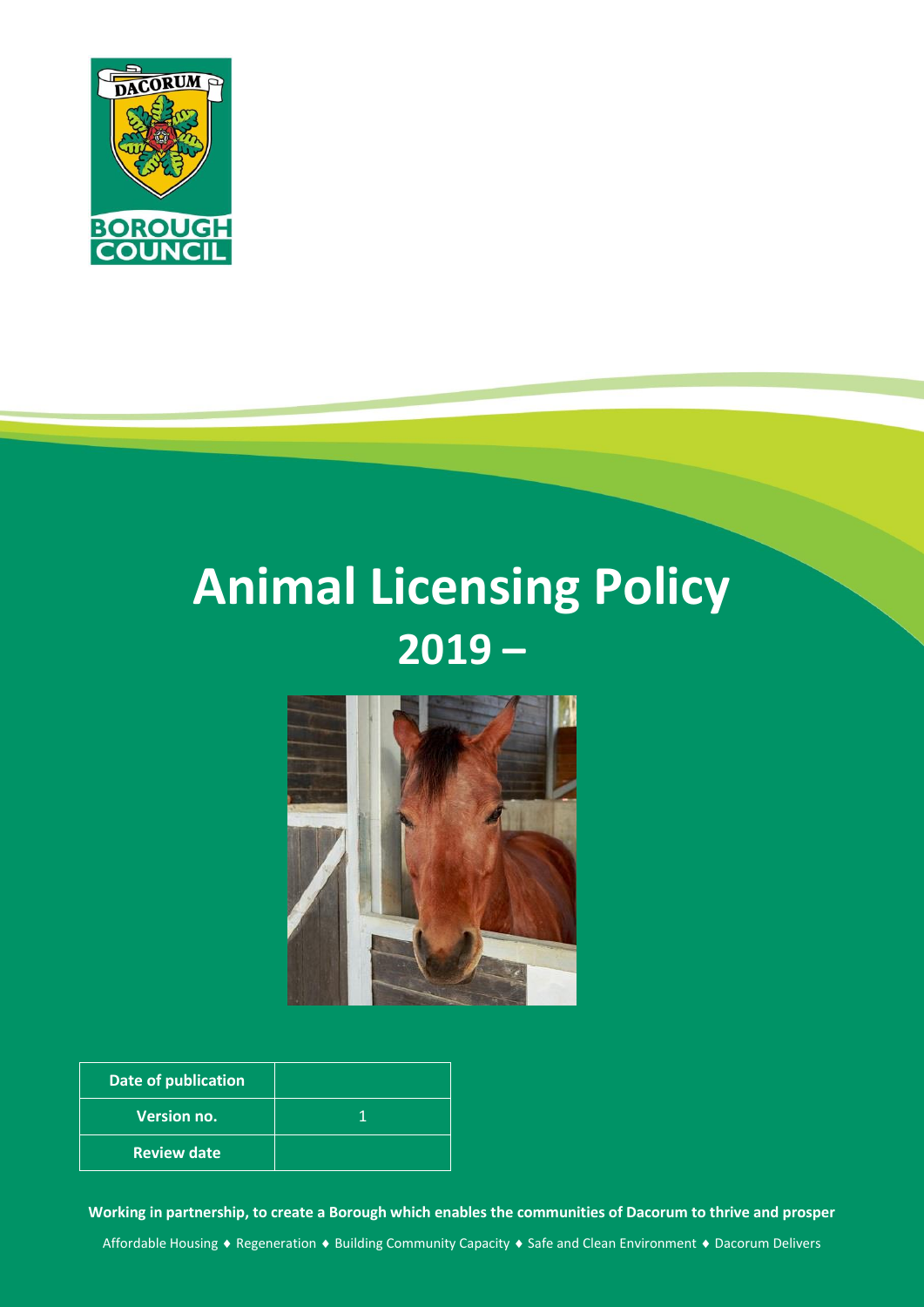# **Contents**

| 1.                                                                           |  |
|------------------------------------------------------------------------------|--|
|                                                                              |  |
|                                                                              |  |
|                                                                              |  |
|                                                                              |  |
|                                                                              |  |
|                                                                              |  |
|                                                                              |  |
|                                                                              |  |
|                                                                              |  |
|                                                                              |  |
|                                                                              |  |
|                                                                              |  |
|                                                                              |  |
|                                                                              |  |
|                                                                              |  |
|                                                                              |  |
|                                                                              |  |
|                                                                              |  |
| 3.                                                                           |  |
| 4.                                                                           |  |
|                                                                              |  |
|                                                                              |  |
|                                                                              |  |
|                                                                              |  |
|                                                                              |  |
|                                                                              |  |
| Annex A6 - Specific conditions, Keeping or training animals for exhibition31 |  |
| Annex B - Standard Conditions for Dangerous Wild Animal Licences 33          |  |
|                                                                              |  |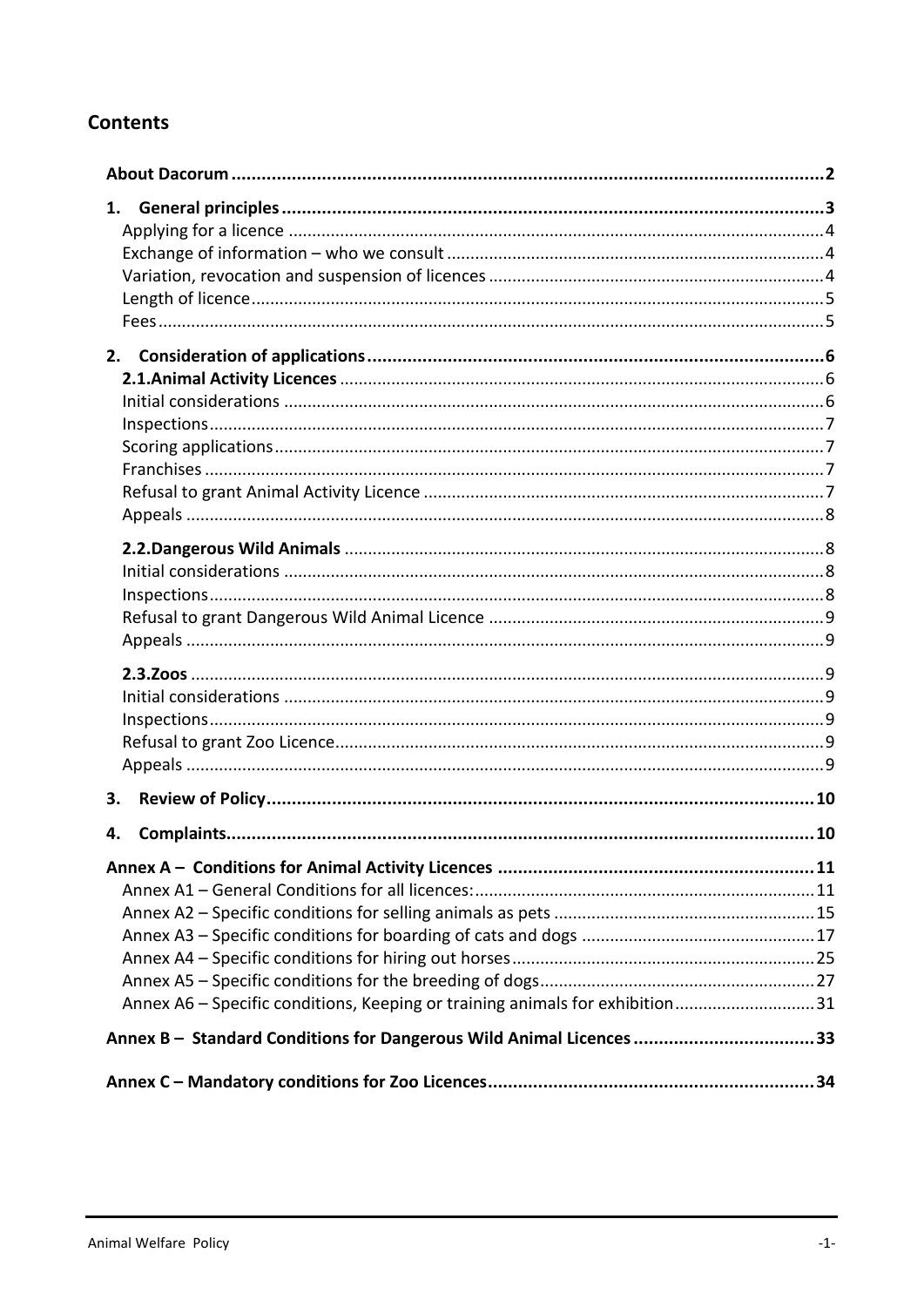# <span id="page-2-0"></span>**About Dacorum**

The borough of Dacorum is situated in west Hertfordshire and has a mixture of strong urban and rural identities. It includes the towns of Hemel Hempstead, Berkhamsted and Tring as well as a number of villages from Long Marston in the west to Flaunden in the south-east. Over a third of the borough's 210 square kilometres have been designated as part of the Chilterns Area of Outstanding Natural Beauty, while most of the rest has high landscape quality and potential.

Hemel Hempstead was one of the first "New Towns" built after the Second World War. Its development reflects the original concept of the new town as a series of integrated communities with individual identity and neighbourhood focus. The rapid growth of Hemel Hempstead is reflected in the large number of buildings of similar age and appearance.

The remainder of the Borough is rural, surrounding two market towns, Berkhamsted and Tring. Although agriculture is no longer a major employment sector in Dacorum, outside towns the communities value their rural heritage as well as expecting good modern services. The conservation of building and landscape are important considerations in Dacorum, balanced with concerns to maintain thriving businesses in town centres. Dacorum Borough Council works closely with the 16 town and parish councils, which represent communities in rural areas of the Borough.

Dacorum has a population of 152,445<sup>1</sup>, and is the largest of the Hertfordshire districts by headcount. Further information about Dacorum and the demographics of its populace can be found on the council's website via "Statistics about Dacorum".<sup>2</sup>



 $<sup>1</sup>$  [Office of National Statistics resident population estimates June 2016](http://neighbourhood.statistics.gov.uk/dissemination/LeadTableView.do?a=7&b=6275073&c=Dacorum&d=13&e=13&g=6433063&i=1001x1003x1004&m=0&p=1&r=1&s=1471951446047&enc=1&dsFamilyId=1818&nsjs=true&nsck=false&nssvg=false&nswid=1366)</sup>

 $\overline{a}$ 

<sup>2</sup> [http://www.dacorum.gov.uk/statistics-about-dacorum](http://www.dacorum.gov.uk/home%5Ccommunity-living/statistics-about-dacorum)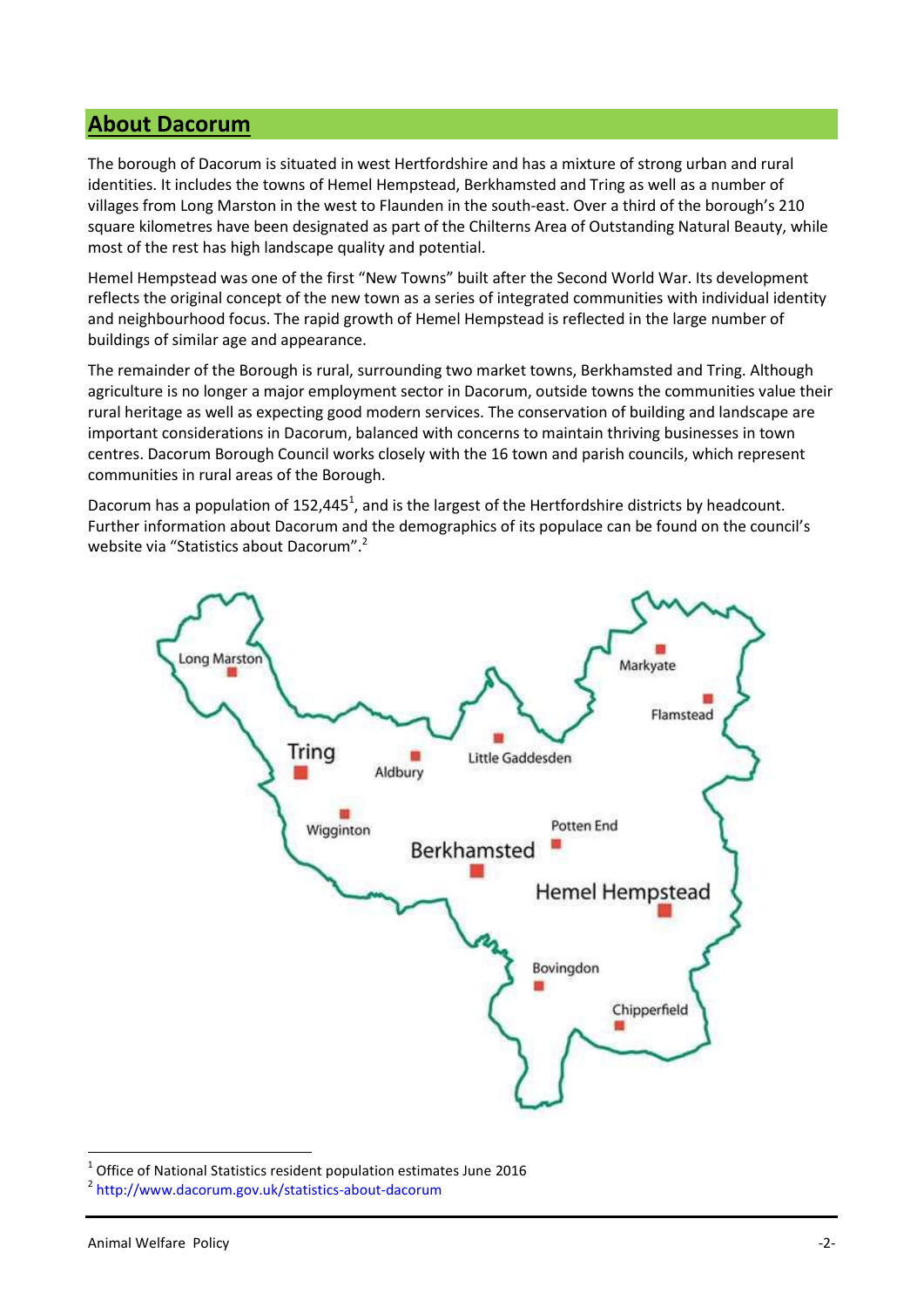# <span id="page-3-0"></span>**1. General principles**

- 1.1. Animal welfare is paramount to Dacorum Borough Council in the consideration of any type of licence application relating to animals.
- 1.2. The Council regulates the licensing of animals under the following three pieces of legislation:
	- a) The Animal Welfare (Licensing of Activities Involving Animals) (England) Regulations 2018, the provisions of which are contained within the Animal Welfare Act 2006, that came into effect on 1<sup>st</sup> October 2018;
	- b) The Dangerous Wild Animals Act 1976; and
	- c) The Zoo Licensing Act 1981.
- 1.3. The role of Dacorum Borough Council as a licensing authority is to ensure that operators that is people who run businesses which involve animals covered by these pieces of legislation and meet the relevant criteria hold the correct licence, and that appropriate enforcement action is taken in respect of unlicensed activity.
- 1.4. Officers are authorised to use the Animal Welfare Act 2006, in particular Sections 4 and 9 of the Act, which addresses the treatment of animals. Section 4 deals with the unnecessary suffering of an animal, if a person, causes or fails to act to prevent an animal from suffering. This could be a deliberate act of cruelty or neglect of an animal. Evidence of a Section 4 offence would almost certainly result in prosecution under the Act.
- 1.5. Section 9 of the Animal Welfare Act 2006 covers the duty of a person responsible for an animal to ensure their needs are met, so that the animal;
	- has a suitable environment
	- has a suitable diet
	- can exhibit normal behaviour
	- can be housed, with or apart from other animals
	- can be protected from pain, suffering, injury and disease
- 1.6. If the officer is not satisfied that these legal requirements are or can be met then they will not grant a licence. Equally, if an officer has enough evidence, then an Improvement Notice will be served and/or prosecution under The Animal Welfare Act considered.
- 1.7. All three pieces of legislation can be viewed on the Government's legislation website, **[www.legislation.gov.uk](http://www.legislation.gov.uk/)**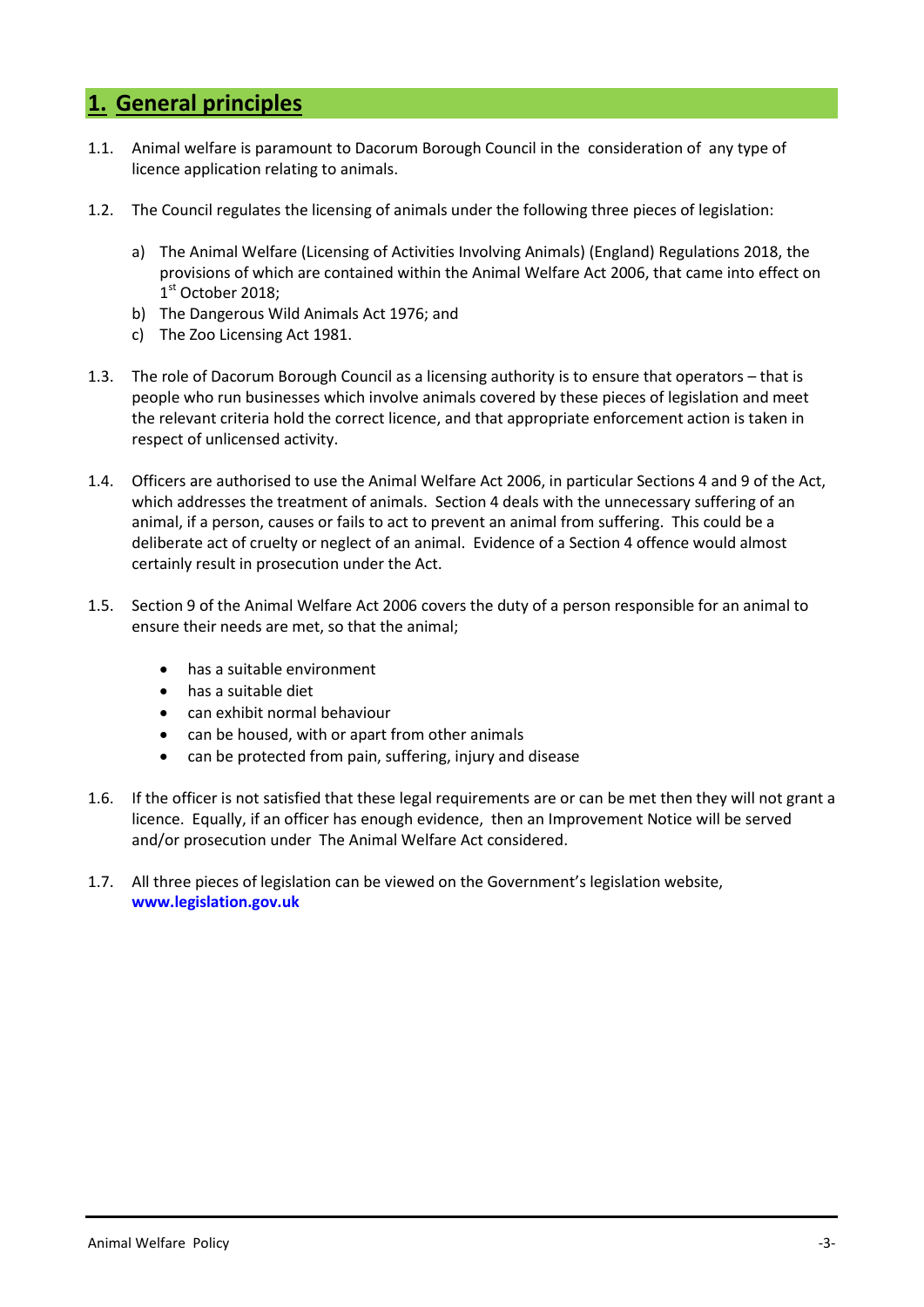# <span id="page-4-0"></span>**Applying for a licence**

- 1.8. Businesses operating premises carrying out the following licensable activities must hold the appropriate licence:
	- a) Selling animals as pets;
	- b) The provision of boarding for cats in catteries, dogs –either in boarding kennels, on a commercial day care basis or in the home;
	- c) Hiring out horses for riding or riding tuition;
	- d) Breeding dogs;
	- e) Keeping and training animals in order to exhibit them;
	- f) Keeping animals classed as dangerous under the Dangerous Wild Animals Act 1976 on a private basis;
	- g) Operating a zoo which opens for more than seven days in any twelve month period.
- 1.9. All these types of licence must be issued by the Council in which the premises carrying out the activities is situated.
- 1.10. Applications must be made in writing, contain such information as required by the authority and must be accompanied by the appropriate fee. Application forms and further information on the application process and fees may be obtained from the Licensing team or via our website (**[www.dacorum.gov.uk/licensing](http://www.dacorum.gov.uk/licensing)**).

# <span id="page-4-1"></span>**Exchange of information – who we consult**

- 1.11. Applicants are advised to ensure they have the correct permissions in place to carry on their business. Upon receipt of the application we will consult with the Planning Department for all applications, Housing Department (for tenanted premises), and Business Rates and Estates (for commercial properties). We cannot refuse to grant licences that do not have these permissions if all the requirements for Animal Activity Licences are met, however, action can be taken against applicants by the respective departments under their particular legislation or requirements if those permissions are not given.
- 1.12. Data may also be released in accordance with statutory provisions under the Data Protection Act 1998, the Freedom of Information Act 2000, and associated legislation.
- 1.13. In addition, for Animal Activity Licences, details of licensed premises and their star ratings are included in a public register, available on the Dacorum Borough Council website.

# <span id="page-4-2"></span>**Variation, revocation and suspension of licences**

- 1.14. The licence can be varied if the Licence holder applies to do so, or if they give their consent to a request from the Council. We can also suspend, vary or revoke licences without the consent of the holder in the following circumstances:
	- a) The licence holder has not complied with the licence conditions;
	- b) The Regulations have been breached;
	- c) The Licence holder has supplied false or misleading information; or
	- d) It is necessary to protect the welfare of the animal.
- 1.15. In such cases, we will clearly explain why the decision has been reached, set out when the suspension or revocation will come into effect and state the rights of the Licence holder. In addition information will be provided to assist the Licence holder in rectifying the issues.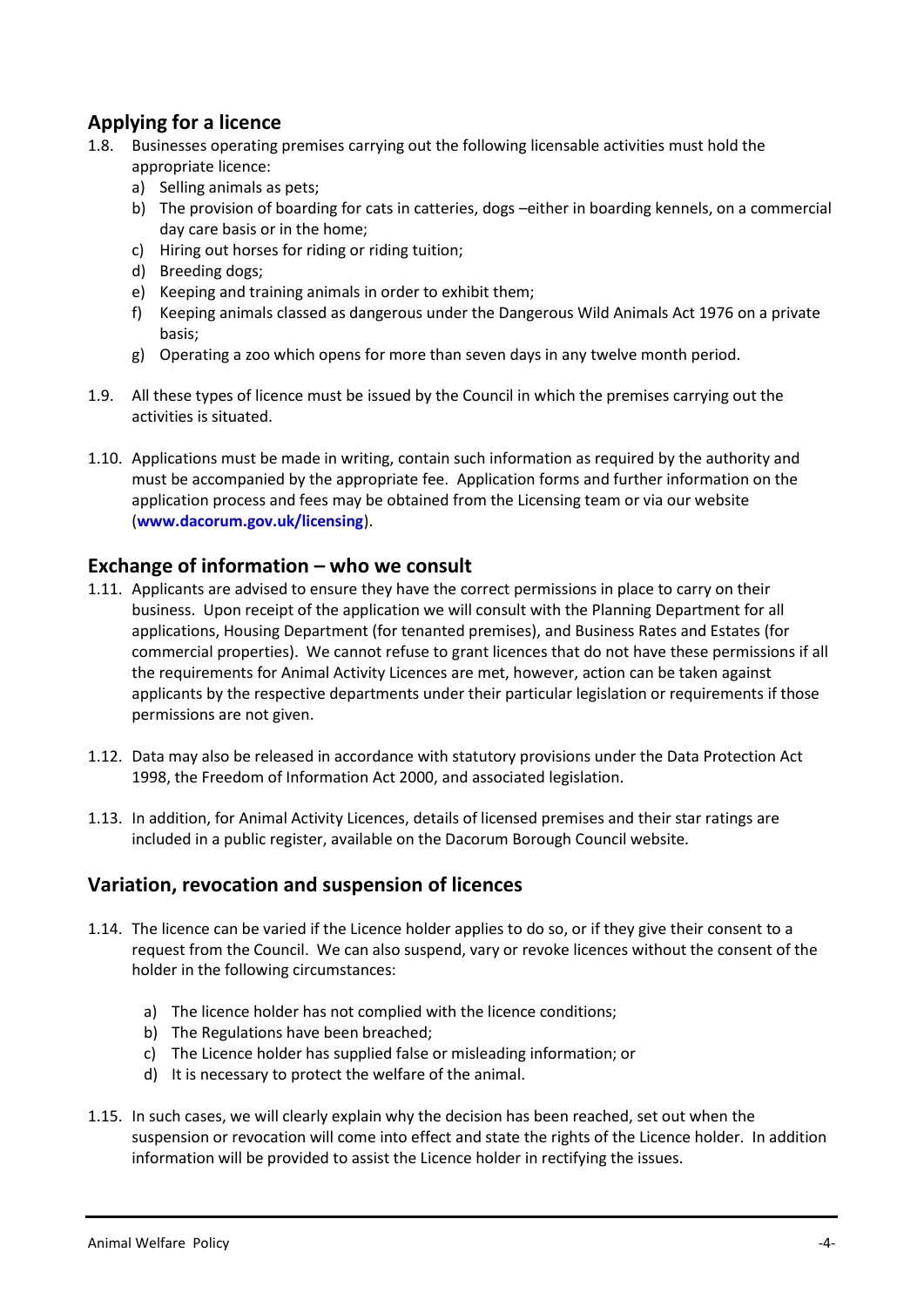- 1.16. Unless the welfare of an animal or animals is at risk, a period of 7 working days will be allowed after the licence holder has been notified of the decision to suspend or revoke the licence.
- 1.17. The Licence holder will be required to have in place a plan setting out arrangements for the animals in their care should the licence be suspended or revoked.
- 1.18. Further information about the various provisions is set out in our application forms or can be obtained from the Licensing Team.
- 1.19. We cannot refuse applications other than in the circumstances set out above. However, if other departments of the Council with whom we consult wish to take action in respect of any aspect of an application, they will do so under their own legislation.

# <span id="page-5-0"></span>**Length of licence**

#### **Animal Activity Licence**

1.20. Licences shall be granted between 1 and 3 years, dependent on the outcome of a two stage process:

- a) Calculating whether the business is low risk or high risk.
- b) Assessing whether the business has minor failings, meets the minimum standards laid down in the legislation and associated DEFRA guidance, or, in addition to the minimum standards, also meets the optional higher standards set out in DEFRA guidance. We will look for businesses to be achieving all the minimum standards plus 50% of the higher standards to obtain the highest star rating. This is established during the inspection.
- 1.21. This process does not apply to the activity of Keeping and Training Animals for Exhibition, as the length of licences issued for this activity have been set by default at three years.

#### **Dangerous Wild Animals Licence**

1.22. Licences shall be issued for a period of 2 years.

## **Zoo Licence**

1.23. Licences shall be issued for an initial period of 4 years upon grant, followed by a further 6 years upon renewal of the licence.

## <span id="page-5-1"></span>**Fees**

- 1.24. The authority will require payment of a fee with every application for a licence. Fees are broken down into two parts – the application fee, which covers initial processing of the application and the inspection. This fee is not refundable if the licence is refused. Once the applicant has met all the requirements set out in the legislation and a satisfactory inspection has been carried out the licence will be granted, a Licence fee will be taken and the licence issued.
- 1.25. Fees will be reviewed and set ahead of every financial year, and fee levels will be made available from the Licensing team or via our website. In setting fees, we will have regard to any relevant guidance, and to the requirements of the EU Services Directive and applicable case law.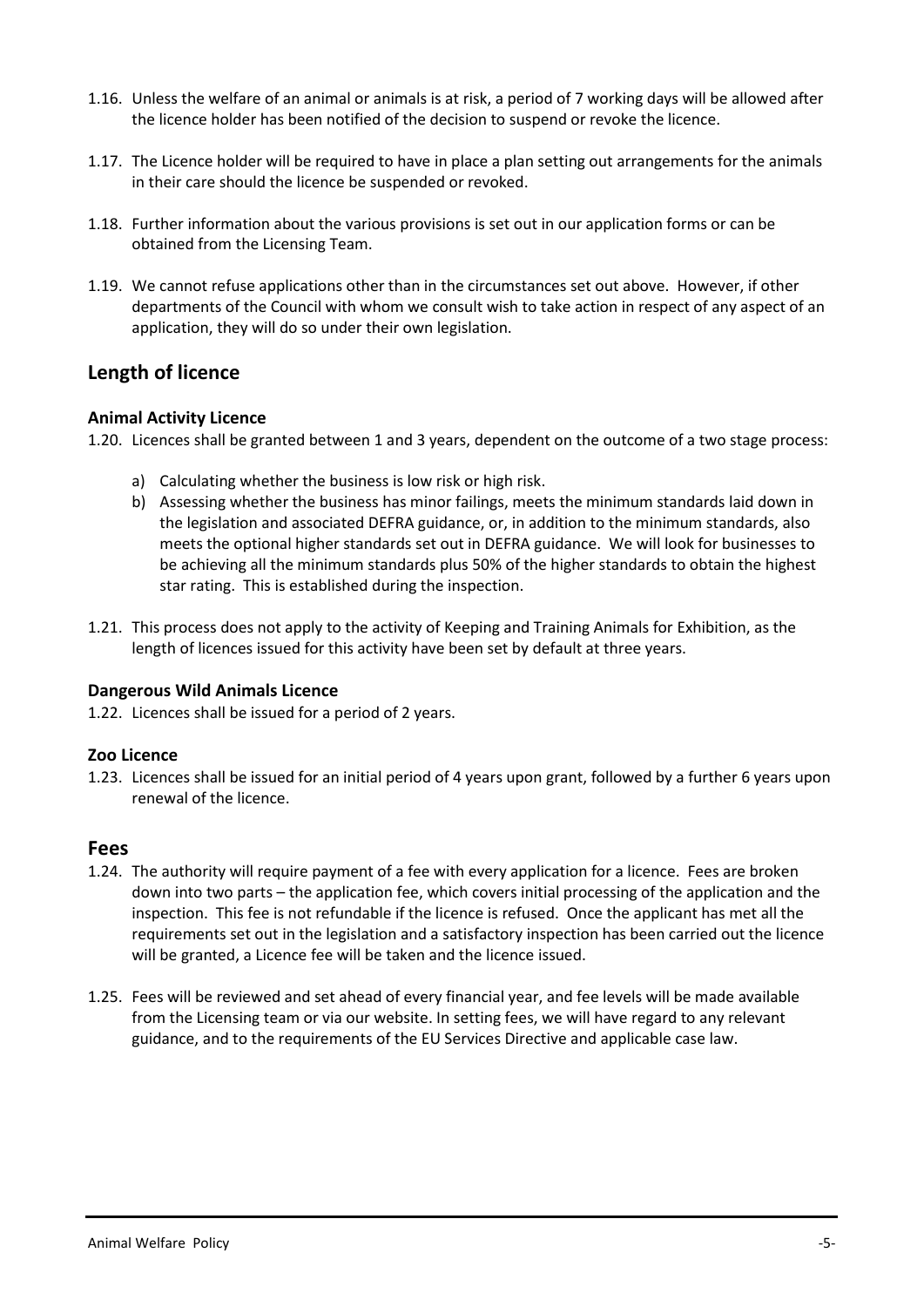# <span id="page-6-0"></span>**2. Consideration of applications**

# <span id="page-6-1"></span>**2.1. Animal Activity Licences**

#### <span id="page-6-2"></span>**Initial considerations**

- 2.1.1. The Council considers that how the applicant intends to operate their business is extremely important, given that the licence holder will be assuming responsibility for the welfare of animals, either their own that are being used in the running of their business, or animals that they are caring for for their customers. The 2018 regulations set out a number of conditions that the licence holder will need to comply with, and we will be looking for the following when considering an application:
	- a) **Applicant's experience:** Confidence in the ability to handle and control an animal and a clearly demonstrated knowledge of its welfare needs are a paramount consideration and form part of the conditions in law. Experience over many years, and/or qualifications achieved in animal handling and care will be taken into account when scoring the application. Is the animal relaxed and happy in this environment? Applicants should be able to spot abnormal behaviours, and know when to seek veterinary advice or treatment if required. They should also be comfortable with maintaining the animal's health and condition while in their care – this may involve daily grooming, health checks of eyes, ears and feet, and ensuring they receive the correct diet for their species.
	- b) **Premises suitability** :This not only means the condition and security of the premises as a whole, but also any areas in which animals are to be contained. This could range from an outside kennel block, to stabling to cages or aviaries, or any other area or structure in which the animal would be kept. We would be looking to ensure that the sizes of such areas comply with or exceed the minimum sizes set out in the Regulations, that they are made of robust and non-porous or suitably treated materials, are well lit/ventilated and clean. This also applies to the conditions in which animals are transported, and the steps taken to ensure their comfort and safety on route. Generally, a premises should be in good condition, with all entrances and exits suitably secured to minimise risk of escape or theft. Boundary walls/fences should be in good condition, and suitably high to contain whichever species is cared for within.
	- c) **Recording and storing information/records**: This forms a large part of the legal requirements for businesses carrying out licensable activities involving animals. Before a premises is inspected we would expect to see templates of client forms, policies and procedures for the operation of the business that pay particular attention to the record keeping requirements set out in the regulations and address staff development (if staff are employed). Future inspections will require the licence holder to produce complete records for the period since the previous licence application/renewal. Usually we will not score an initial application until all forms, policies and procedures are set up and have been examined by the Licensing Officer.
	- 2.1.2.Full guidance notes that accompany the conditions applicants are required to meet can be downloaded from the Dacorum Borough Council website via the following link <http://www.dacorum.gov.uk/home/environment-street-care/licensing/animal-welfare-licences> or can be requested in hard copy from the Licensing Team.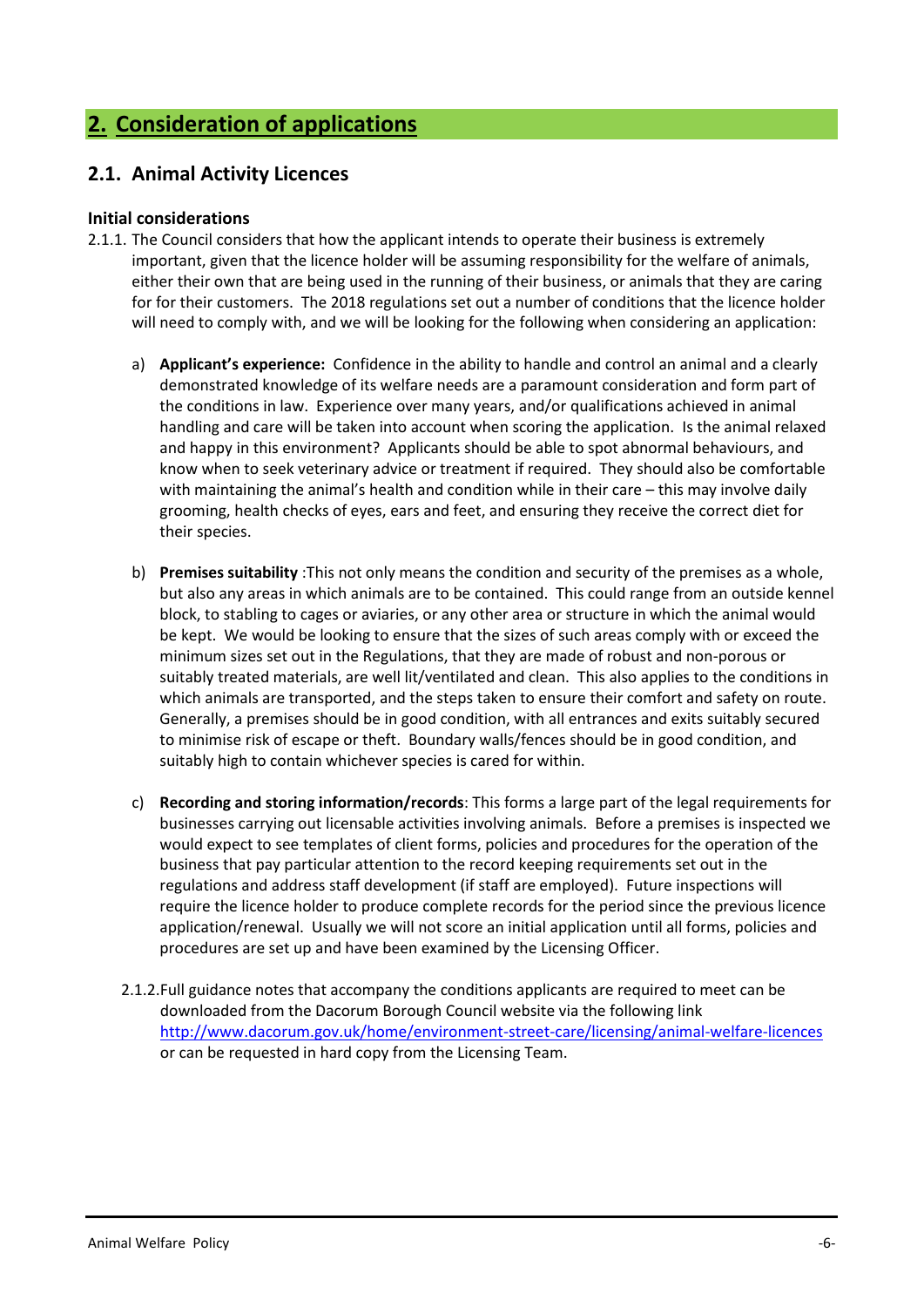## <span id="page-7-0"></span>**Inspections**

- 2.1.3. The premises and documentation will be inspected by an officer that is suitably experience/qualified for this purpose as required by the legislation. For activities involving the breeding of dogs, the inspecting officer will be accompanied by a veterinary surgeon at the initial visit when the grant of the licence is being considered. For activities involving horse riding and tuition, the inspecting officer will be accompanied by a veterinary surgeon at the time the licence is granted, and at renewal. The veterinary surgeon will also visit riding establishments on a yearly basis to inspect between licence renewals regardless of the length of licence granted. The inspecting officer will examine the application, forms and records and make sure the premises meets the criteria to keep the animals safe and ensure their health and welfare in accordance with the conditions relevent to each activity. Following the inspection the inspector will confirm whether they consider that the licence conditions can be met, based on the evidence they are given.
- 2.1.4. Following grant and/or renewal, there will be one unannounced inspection during the period the licence is in force.

## <span id="page-7-1"></span>**Scoring applications**

- 2.1.5. Once the inspection has been carried out and the applicant has provided all the necessary documents, a risk rating will be carried out and the premises will be awarded a star rating between one and five. In order to do this we must follow a strict risk based system created by DEFRA. It is therefore important to stress that star ratings are not set by Dacorum Borough Council, rather they are a result of completing this process. Taking into account points a) to c) above and providing as much information as possible to support the application will assist us when carrying out the risk rating process. As part of these considerations, we also take into account the applicant's conduct as the operator of the particular licensable activity, whether they are a fit and proper person to be the operator (in line with the requirements of the regulations) and any other relevant factors.
- 2.1.6. An Animal Activity Licence will comprise the licence holder details and activities they are carrying out, the star rating, a list of standard conditions, and a set of specific conditions relating to the particular activity or activities that have been authorised. All conditions are set out in Annexes A1 to A6 of this policy.
- 2.1.7. Applicants must not operate prior to grant of any licence as it is an offence to do so. Any person found guilty of this offence would be prohibited from being granted a licence in the future.

#### <span id="page-7-2"></span>**Franchises**

2.1.8. Franchises (whereby a business connects pet owners with pet carers who wish to look after animals without a fee (just minor expenses)) will need to ensure that all the premises covered by their licence meet all the conditions set out in the relevant annexes to this policy. All 'host' premises that board animals in this way will be inspected as part of the application process, and also be expected to take into consideration the points set out at a), b) and c) on page 6. Any changes to the licence i.e premises no longer operating, and new premises being added, shall be dealt with by way of varying the licence, and a fee will be payable for this.

## <span id="page-7-3"></span>**Refusal to grant Animal Activity Licence**

- 2.1.9. Applications for Animal Activity licences will be refused if:
	- a) the applicant is listed as disqualified under provisions listed in Schedule 8 of the Regulations and any appeal against the disqualification has either been refused or its time limit has expired; or
	- b) the applicant has held a licence under provisions listed in Schedule 8 of the Regulations that was revoked, and that any appeal against the revocation has either been refused or its time limit has expired.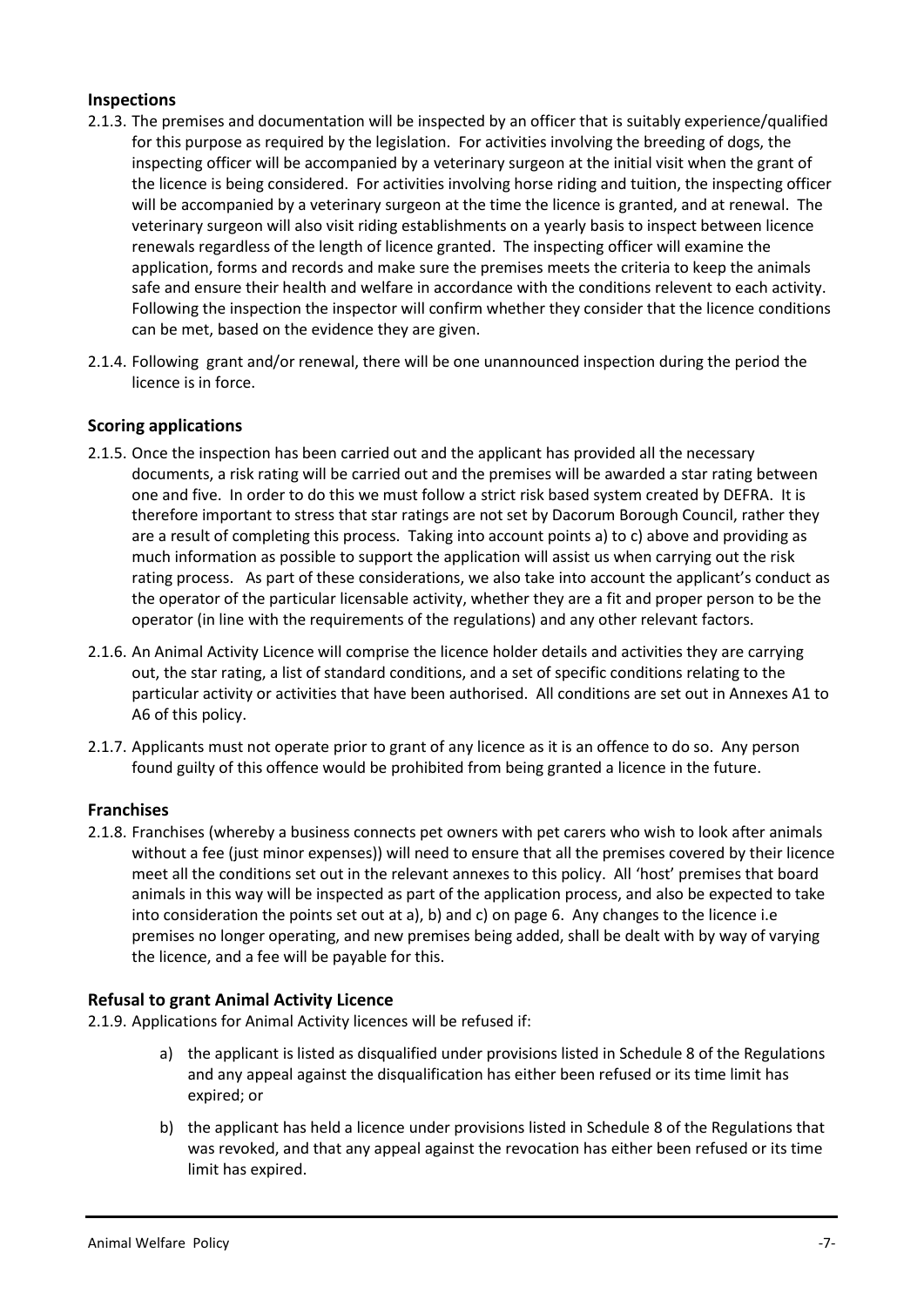## <span id="page-8-0"></span>**Appeals**

- 2.1.10. If a Licence holder wishes to appeal the star rating awarded, the appeal should be made in writing (including e-mail) to the Licensing Team within 21 days of the issue of the licence (including weekends and bank holidays). We would encourage the Licence holder to discuss the matter informally with the inspecting officer, so the reasoning behind the rating can be explained, as this may help to resolve the matter before an appeal is lodged. Any informal discussions do not form part of the appeal process, or change the deadline within which an appeal can be lodged. An appeal can be lodged and subsequently withdrawn if the matter is resolved.
- 2.1.11. No officer involved in the production of the star rating or inspection on which it is based will consider the appeal. A decision will be issued within 21 days (including weekends and bank holidays) from the date we receive the appeal.
- 2.1.12. If the Licence holder disagrees with the outcome of the appeal, they can challenge the Council's decision by means of judicial review. If they feel that the service has not been properly delivered they have recourse to the local authority complaints procedure, and where appropriate, the Local Government Ombudsman.

## <span id="page-8-1"></span>**2.2. Dangerous Wild Animals**

#### <span id="page-8-2"></span>**Initial considerations**

- 2.2.1. This is a specialist area, and we will be looking to ensure the applicant has a sound knowledge of the species that is being kept, thier welfare and accommodation – i.e. security, handling of the species, observations, and knowing if and when veterinary care is needed. For these reasons, we appoint a specialist veterinary surgeon who is authorised by the Council and specialises in exotic species to assist with this type of application.
- 2.2.2. Applicants will need to show that they are (or will be) the legal owners and keepers of the animals, and any relevant legal requirements (for example, CITES permits for the import of endangered species) have been satisfied.
- 2.2.3. Applicants will also need to demonstrate that they have made provision for the security of the animals should the premises be rendered uninhabitable.
- 2.2.4. Further information and application forms can be found on the Dacorum Borough Council website via the following link [http://www.dacorum.gov.uk/home/environment-street](http://www.dacorum.gov.uk/home/environment-street-care/licensing/animal-welfare-licences/dangerous-wild-animals)[care/licensing/animal-welfare-licences/dangerous-wild-animals](http://www.dacorum.gov.uk/home/environment-street-care/licensing/animal-welfare-licences/dangerous-wild-animals) .

#### <span id="page-8-3"></span>**Inspections**

- 2.2.5. Once the application has been received, an appointment will be made to inspect the premises. The veterinary surgeon will look at whether the premises provides a suitable environment for the animal to live in, and that the animal will receive the care it requires in all aspects of its life i.e feeding, exercise, bedding, veterinary care, prevention of illnesses and disease and social interaction, . We will also require evidence from the applicant that they have the relevant skills, knowledge of the species, or qualifications, and that keeping the animal(s) will not lead to a risk to public safety or cause nuisance.
- 2.2.6. Licences will be issued subject to the inclusion of a set of standard conditions, relating to the welfare of the animal(s) and the suitability of both the licence holder and the environment in which they are being kept, together with additional conditions tailored for the particular species. These would normally be discussed with the veterinary surgeon during the inspection.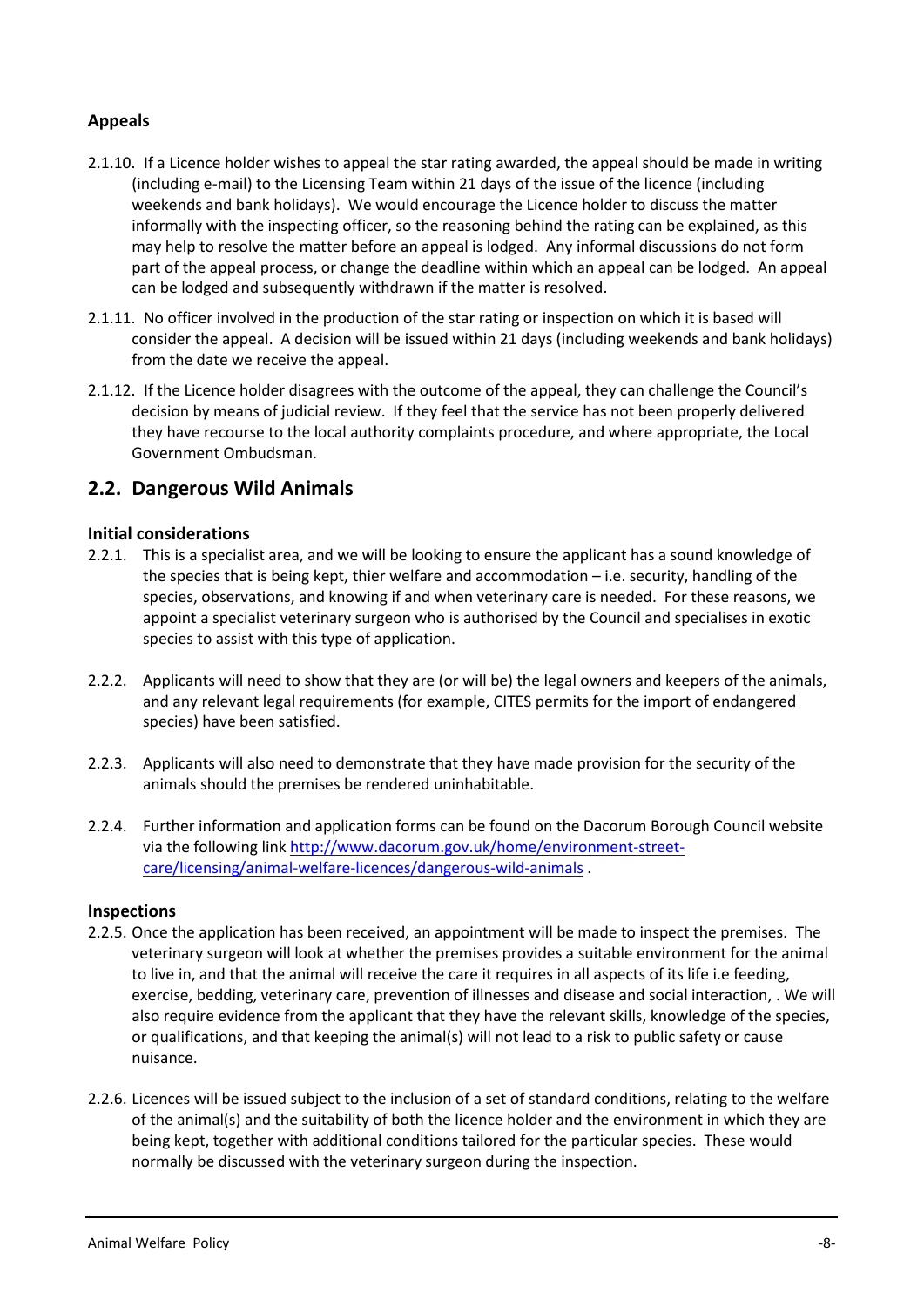## <span id="page-9-0"></span>**Refusal to grant Dangerous Wild Animal Licence**

2.2.7. Applications for Dangerous Wild Animal Licences will be refused if:

- a) the applicant is either under the age of 18 or not deemed to be a fit a proper person under the Dangerous Wild Animals Act;
- b) there are grounds on safety or public nuisance to refuse it; or
- c) the animals are not owned by, or in the possession of, the applicant.

### <span id="page-9-1"></span>**Appeals**

2.2.8. Applicants can appeal a decision to refuse a Dangerous Wild Animal Licence, or a Licence holder can appeal against the adding of particular conditions to the licence. In all cases, appeals can be made to the Magistrates Court.

## <span id="page-9-2"></span>**2.3. Zoos**

#### <span id="page-9-3"></span>**Initial considerations**

- 2.3.1. To meet the criteria to be licensed as a zoo, the premises must meet the following:
	- (a) Wild animals are kept for exhibition to the public on the premises, but not for the purposes of a circus, or in a pet shop; and
	- (b) Members of the public have access to the premises, with or without a charge for admission, on seven days or more in any period of twelve consecutive months.
- 2.3.2. The premises may be suitable for an exemption from the requirement to obtain a licence in certain circumstances. Advice will be given on individual applications accordingly.
- 2.3.3. Further information on zoo licensing can be found on the Dacorum Borough Council website via the following link: [http://www.dacorum.gov.uk/home/environment-street-care/licensing/animal](http://www.dacorum.gov.uk/home/environment-street-care/licensing/animal-welfare-licences/zoo-licences)[welfare-licences/zoo-licences](http://www.dacorum.gov.uk/home/environment-street-care/licensing/animal-welfare-licences/zoo-licences)

#### <span id="page-9-4"></span>**Inspections**

- 2.3.4. Inspections of zoos must be carried out by an inspector nominated by the Secretary of State, and the licensing authority will notify applicants of the details of the inspector prior to the inspection taking place. Once the inspection has taken place, the inspector should provide their report to us within 28 days, or confirm if it is to be delayed.
- 2.3.5. Zoo licences will be granted subject to the receipt of a satisfactory inspection report, and consideration of the suitability of the premises and applicants. Mandatory conditions will be applied to the licence, together with any other conditions that, with the agreement of the applicant, we feel are necessary or desirable to ensure proper conduct of the zoo throughout the licence period.

#### <span id="page-9-5"></span>**Refusal to grant Zoo Licence**

3.5.3. Applications for Zoos will be refused if:

- a) the zoo could adversely affect the health and safety of people living nearby, or affect law and order in that area;
- b) conservation measures have not been implemented in a satisfactory manner;
- c) the standards of accommodation, staffing and management are inadequate for the proper care and wellbeing of the animals;
- d) any person involved in the running of the zoo or employed as a keeper has been convicted of an animal welfare offence;
- e) if planning permission is required for the zoo, but has not been granted.

#### <span id="page-9-6"></span>**Appeals**

3.5.4. All appeals relating to refusal to grant or transfer licences, the issue of a zoo closure direction, or against enforcement steps for unmet conditions must be lodged in a magistrates' court within 28 days of receiving the condition.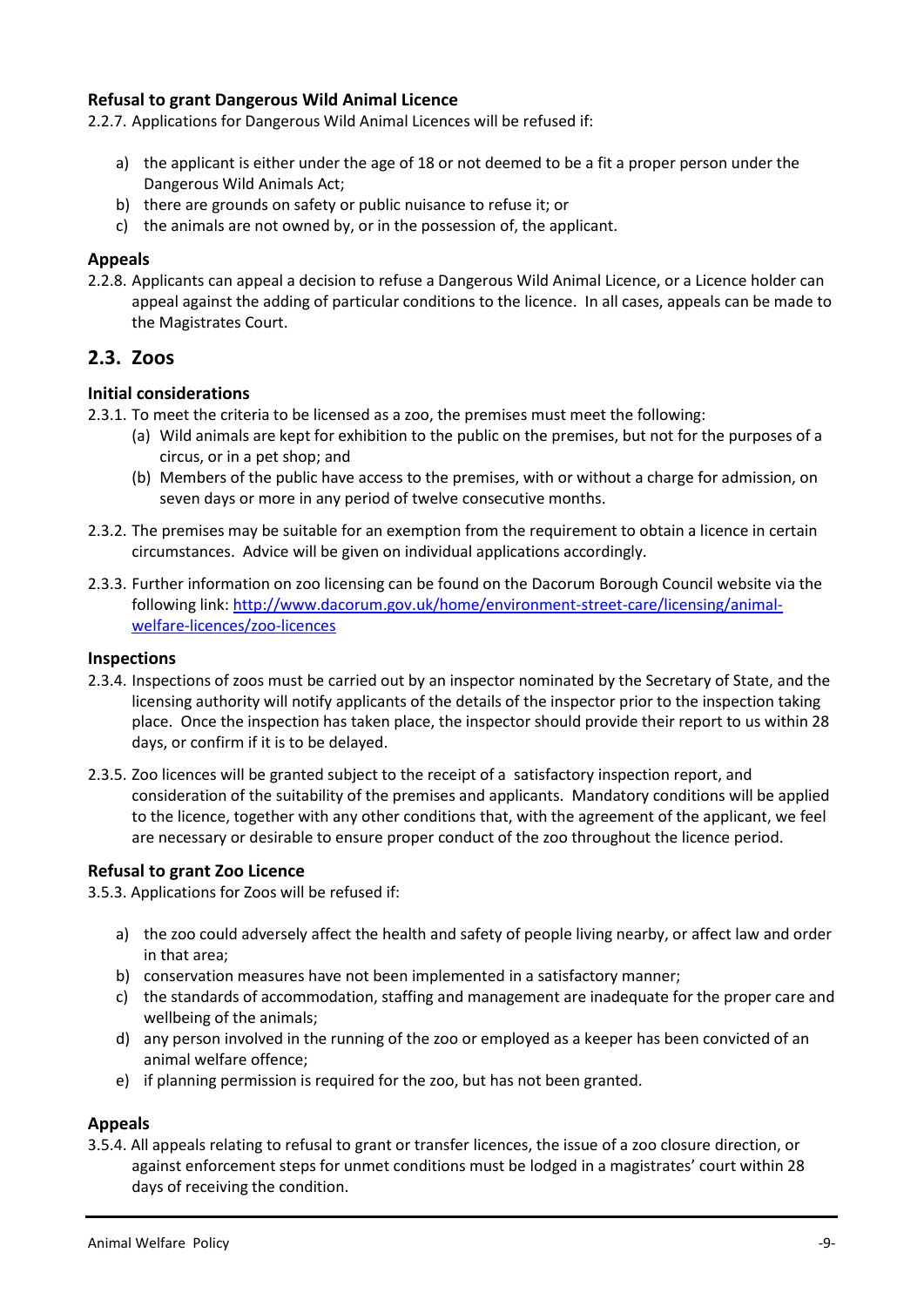# <span id="page-10-0"></span>**3. Review of Policy**

- 3.1. This policy will be kept under review and updated in light of any significant changes in legislation, case law or national guidance. We will also carry out periodic reviews of the policy to ensure that it remains appropriate to the current operating environment.
- 3.2. If you wish to comment on the policy please email **[licensing@dacorum.gov.uk](mailto:licensing@dacorum.gov.uk)** and your comments will be considered during future policy reviews.

# <span id="page-10-1"></span>**4. Complaints**

4.1. If you wish to make a complaint about alleged unlicensed activity or breach of a licence then you can contact the Licensing team during normal office hours, using the contact details below. If you need to make a complaint outside of normal office hours then you can leave a message either by telephone or email which will be responded to when the office re-opens. Complaints made to the Licensing team will be investigated by a Licensing Enforcement Officer who will also inform you of any action taken as a result of your complaint.

> Licensing Dacorum Borough Council The Forum Marlowes Hemel Hempstead Herts HP1 1DN

Telephone: 01442 228000, and at the prompt ask for Licensing Email: **[licensing@dacorum.gov.uk](mailto:licensing@dacorum.gov.uk)**

4.2. We understand that, from time to time, persons may not be completely satisfied with the service that they receive from the Licensing team, and we would encourage any person who feels this way to let us know, so that we can develop and improve our service. We will ensure that complaints about our service are investigated fairly and thoroughly using the Council's Complaint Procedure (details of which can be found on the Council's website at **[www.dacorum.gov.uk](http://www.dacorum.gov.uk/)**). Complaints can be made via our website, using the form at **[www.dacorum.gov.uk/CustomerComplaints](http://www.dacorum.gov.uk/CustomerComplaints)**, or by calling 01442 228000 and asking for the Complaints Service. In cases where disputes still cannot be resolved, we will ensure that any rights of complaint or appeal against the Council's actions are explained with an indication of the likely time-scales involved.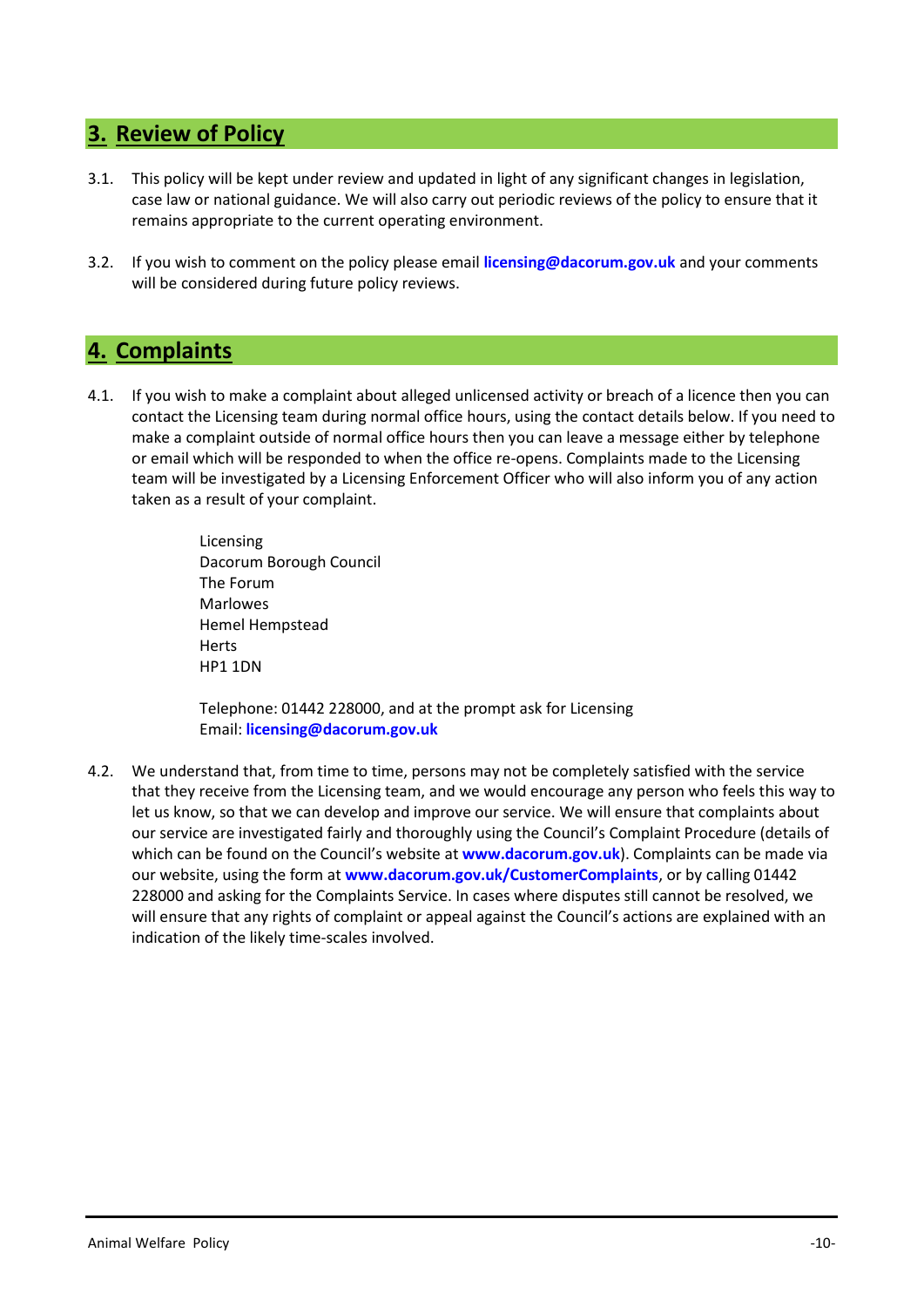# <span id="page-11-0"></span>**Annex A – Conditions for Animal Activity Licences**

# <span id="page-11-1"></span>**Annex A1 – General Conditions for all licences:**

#### **1. Licence display**

- (1) A copy of the licence must be clearly and prominently displayed on any premises on which the licensable activity is carried on.
- (2) The name of the licence holder followed by the number of the licence holder's licence must be clearly and prominently displayed on any website used in respect of the licensable activity.

#### **2. Records**

- (1) The licence holder must ensure that at any time all the records that the licence holder is required to keep as a condition of the licence are available for inspection by an inspector in a visible and legible form or, where any such records are stored in electronic form, in a form from which they can readily be produced in a visible and legible form.
- (2) The licence holder must keep all such records for at least three years beginning with the date on which the record was created.

#### **3. Use, number and type of animal**

- (1) No animals or types of animal other than those animals and types of animal specified in the licence may be used in relation to the relevant licensable activity.
- (2) The number of animals kept for the activity at any time must not exceed the maximum that is reasonable taking into account the facilities and staffing on any premises on which the licensable activity is carried on.

#### **4. Staffing**

- (1) Sufficient numbers of people who are competent for the purpose must be available to provide a level of care that ensures that the welfare needs of all the animals are met.
- (2) The licence holder or a designated manager and any staff employed to care for the animals must have competence to identify the normal behaviour of the species for which they are caring and to recognise signs of, and take appropriate measures to mitigate or prevent, pain, suffering, injury, disease or abnormal behaviour.
- (3) The licence holder must provide and ensure the implementation of a written training policy for all staff.

#### **5. Suitable environment**

- (1) All areas, equipment and appliances to which the animals have access must present minimal risks of injury, illness and escape and must be constructed in materials that are robust, safe and durable, in a good state of repair and well maintained.
- (2) Animals must be kept at all times in an environment suitable to their species and condition (including health status and age) with respect to—
	- (a) their behavioural needs,
	- (b) its situation, space, air quality, cleanliness and temperature,
	- (c) the water quality (where relevant),
	- (d) noise levels,
	- (e) light levels,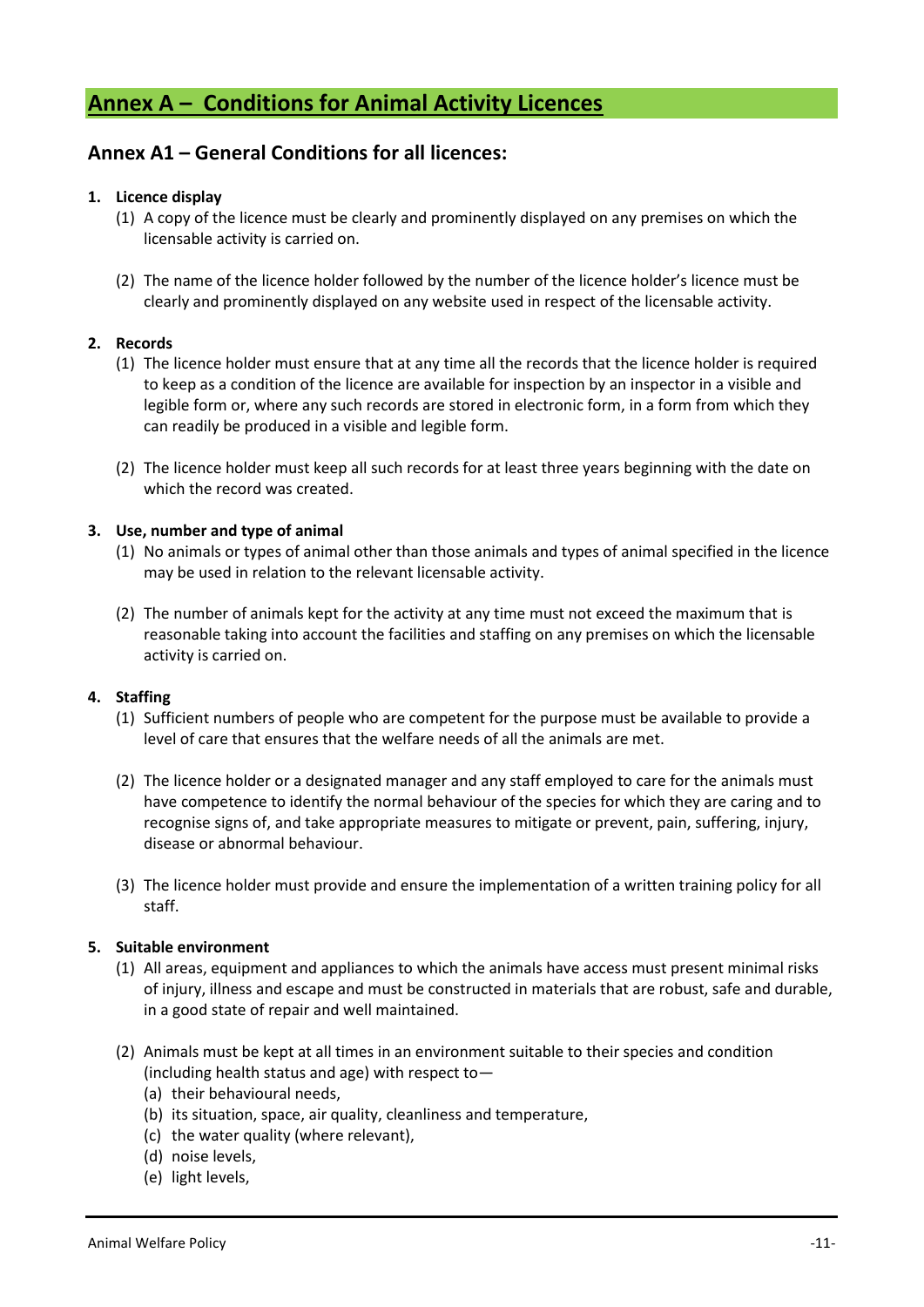- (f) ventilation.
- (3) Staff must ensure that the animals are kept clean and comfortable.
- (4) Where appropriate for the species, a toileting area and opportunities for toileting must be provided.
- (5) Procedures must be in place to ensure accommodation and any equipment within it is cleaned as often as necessary and good hygiene standards are maintained and the accommodation must be capable of being thoroughly cleaned and disinfected.
- (6) The animals must be transported and handled in a manner (including for example in relation to housing, temperature, ventilation and frequency) that protects them from pain, suffering, injury and disease.
- (7) All the animals must be easily accessible to staff and for inspection and there must be sufficient light for the staff to work effectively and observe the animals.
- (8) All resources must be provided in a way (for example as regards. frequency, location and access points) that minimises competitive behaviour or the dominance of individual animals.
- (9) The animals must not be left unattended in any situation or for any period likely to cause them distress.

#### **6. Suitable diet**

- (1) The animals must be provided with a suitable diet in terms of quality, quantity and frequency and any new feeds must be introduced gradually to allow the animals to adjust to them.
- (2) Feed and (where appropriate) water intake must be monitored, and any problems recorded and addressed.
- (3) Feed and drinking water provided to the animals must be unspoilt and free from contamination.
- (4) Feed and drinking receptacles must be capable of being cleaned and disinfected, or disposable.
- (5) Constant access to fresh, clean drinking water must be provided in a suitable receptacle for the species that requires it.
- (6) Where feed is prepared on the premises on which the licensable activity is carried on, there must be hygienic facilities for its preparation, including a working surface, hot and cold running water and storage.

#### **7. Monitoring of behaviour and training of animals**

- (1) Active and effective environmental enrichment must be provided to the animals in inside and any outside environments.
- (2) For species whose welfare depends partly on exercise, opportunities to exercise which benefit the animals' physical and mental health must be provided, unless advice from a veterinarian suggests otherwise.
- (3) The animals' behaviour and any changes of behaviour must be monitored and advice must be sought, as appropriate and without delay, from a veterinarian or, in the case of fish, any person competent to give such advice if adverse or abnormal behaviour is detected.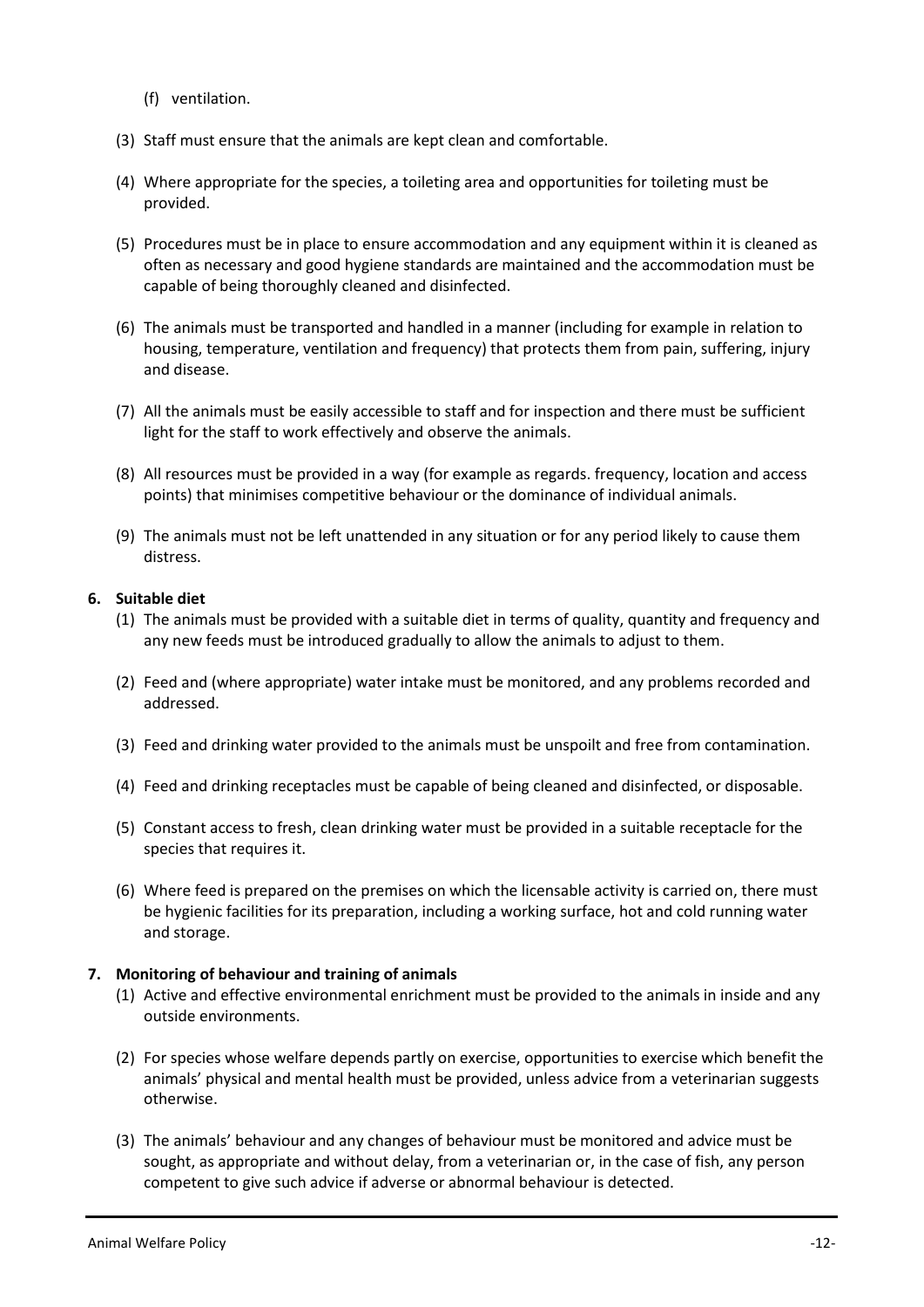- (4) Where used, training methods or equipment must not cause pain, suffering or injury.
- (5) All immature animals must be given suitable and adequate opportunities to—
	- (a) learn how to interact with people, their own species and other animals where such interaction benefits their welfare, and
	- (b) become habituated to noises, objects and activities in their environment.

#### **8. Animal handling and interactions**

- (1) All people responsible for the care of the animals must be competent in the appropriate handling of each animal to protect it from pain, suffering, injury or disease.
- (2) The animals must be kept separately or in suitable compatible social groups appropriate to the species and individual animals and no animals from a social species may be isolated or separated from others of their species for any longer than is necessary.
- (3) The animals must have at least daily opportunities to interact with people where such interaction benefits their welfare.

- (1) Written procedures must—
	- (a) be in place and implemented covering—
		- (i) feeding regimes,
		- (ii) cleaning regimes,
		- (iii) transportation,
		- (iv) the prevention of, and control of the spread of, disease,
		- (v) monitoring and ensuring the health and welfare of all the animals,
		- (vi) the death or escape of an animal (including the storage of carcasses);
	- (b) be in place covering the care of the animals following the suspension or revocation of the licence or during and following an emergency.
- (2) All people responsible for the care of the animals must be made fully aware of these procedures.
- (3) Appropriate isolation, in separate self-contained facilities, must be available for the care of sick, injured or potentially infectious animals.
- (4) All reasonable precautions must be taken to prevent and control the spread among the animals and people of infectious diseases, pathogens and parasites.
- (5) All excreta and soiled bedding for disposal must be stored and disposed of in a hygienic manner and in accordance with any relevant legislation.
- (6) Sick or injured animals must receive prompt attention from a veterinarian or, in the case of fish, an appropriately competent person and the advice of that veterinarian or, in the case of fish, that competent person must be followed.
- (7) Where necessary, animals must receive preventative treatment by an appropriately competent person.
- (8) The licence holder must register with a veterinarian with an appropriate level of experience in the health and welfare requirements of any animals specified in the licence and the contact details of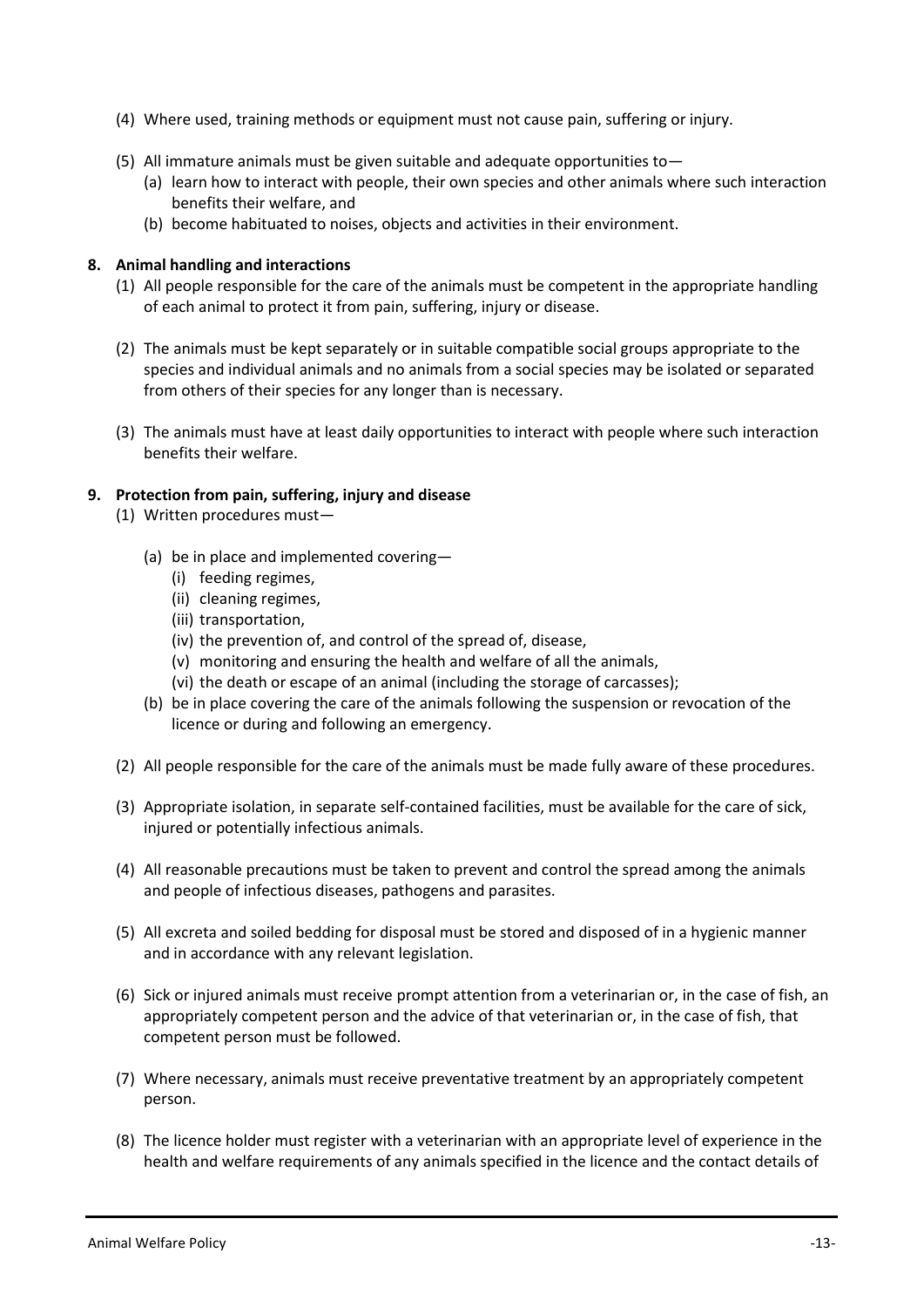that veterinarian must be readily available to all staff on the premises on which the licensable activity is carried on.

- (9) Prescribed medicines must be stored safely and securely to safeguard against unauthorised access, at the correct temperature, and used in accordance with the instructions of the veterinarian.
- (10)Medicines other than prescribed medicines must be stored, used and disposed of in accordance with the instructions of the manufacturer or veterinarian.
- (11)Cleaning products must be suitable, safe and effective against pathogens that pose a risk to the animals and must be used, stored and disposed of in accordance with the manufacturer's instructions and used in a way which prevents distress or suffering of the animals.
- (12)No person may euthanase an animal except a veterinarian or a person who has been authorised by a veterinarian as competent for such purpose or—
	- (a) in the case of fish, a person who is competent for such purpose;
	- (b) in the case of horses, a person who is competent, and who holds a licence or certificate, for such purpose.
- (13)All animals must be checked at least once daily and more regularly as necessary to check for any signs of pain, suffering, injury, disease or abnormal behaviour and vulnerable animals must be checked more frequently.
- (14)Any signs of pain, suffering, injury, disease or abnormal behaviour must be recorded and the advice and further advice (if necessary) of a veterinarian (or in the case of fish, of an appropriately competent person) must be sought and followed.

#### **10. Emergencies**

- (1) A written emergency plan, acceptable to the local authority, must be in place, known and available to all the staff on the premises on which the licensable activity is carried on, and followed where necessary to ensure appropriate steps are taken to protect all the people and animals on the premises in case of fire or in case of breakdowns of essential heating, ventilation and aeration or filtration systems or other emergencies.
- (2) The plan must include details of the emergency measures to be taken for the extrication of the animals should the premises become uninhabitable and an emergency telephone list that includes the fire service and police.
- (3) External doors and gates must be lockable.
- (4) A designated key holder with access to all animal areas must at all times be within reasonable travel distance of the premises and available to attend in an emergency.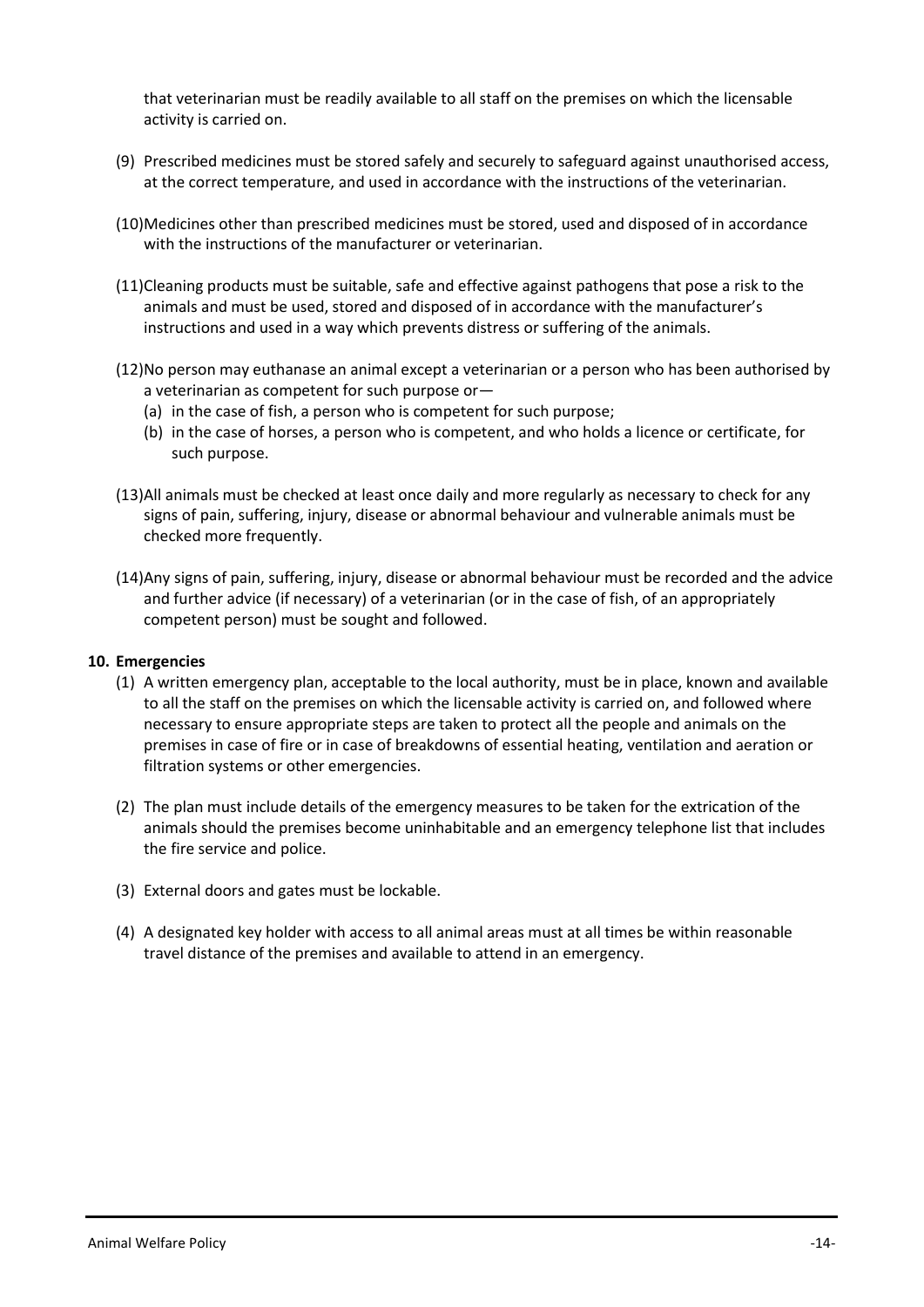# <span id="page-15-0"></span>**Annex A2 – Specific conditions for selling animals as pets**

The following conditions shall apply to any licence which authorises the sale of animals as pets.

#### **1. Interpretation**

In this Annex—

"prospective owner" means a person purchasing an animal to keep or to be kept as a pet;

"premises" means the premises on which the licensable activity of selling animals as pets (or with a view to their being later resold as pets) is carried on;

"purchaser" means a person purchasing an animal to keep as a pet or with a view to it later being resold as a pet.

#### **2. Records and advertisements**

- (1) A register must be maintained for all the animals or, in the case of fish, all the groups of fish, on the premises which must include —
	- (a) the full name of the supplier of the animal,
	- (b) the animal's sex (where known),
	- (c) (except in the case of fish) the animal's age (where known),
	- (d) details of any veterinary treatment (where known),
	- (e) the date of birth of the animal or, if the animal was acquired by the licence holder, the date of its acquisition,
	- (f) the date of the sale of the animal by the licence holder, and
	- (g) the date of the animal's death (if applicable).
- (2) Where an animal is undergoing any medical treatment—
	- (a) this fact must be clearly indicated—
		- (i) in writing next to it, or
		- (ii) (where appropriate) by labelling it accordingly, and
	- (b) it must not be sold.
- (3) Any advertisement for the sale of an animal must—
	- (a) include the number of the licence holder's licence,
	- (b) specify the local authority that issued the licence,
	- (c) include a recognisable photograph of the animal being advertised,
	- (d) (except in the case of fish) display the age of the animal being advertised,
	- (e) state the country of residence of the animal from which it is being sold, and
	- (f) state the country of origin of the animal.

#### **3. Prospective sales: pet care and advice**

- (1) The licence holder and all staff must ensure that any equipment and accessories being sold with an animal are suitable for the animal.
- (2) The licence holder and all staff must ensure that the prospective owner is provided with information on the appropriate care of the animal including in relation to—
	- (a) feeding,
	- (b) housing,
	- (c) handling,
	- (d) husbandry,
	- (e) the life expectancy of its species,
	- (f) the provision of suitable accessories, and
	- (g) veterinary care.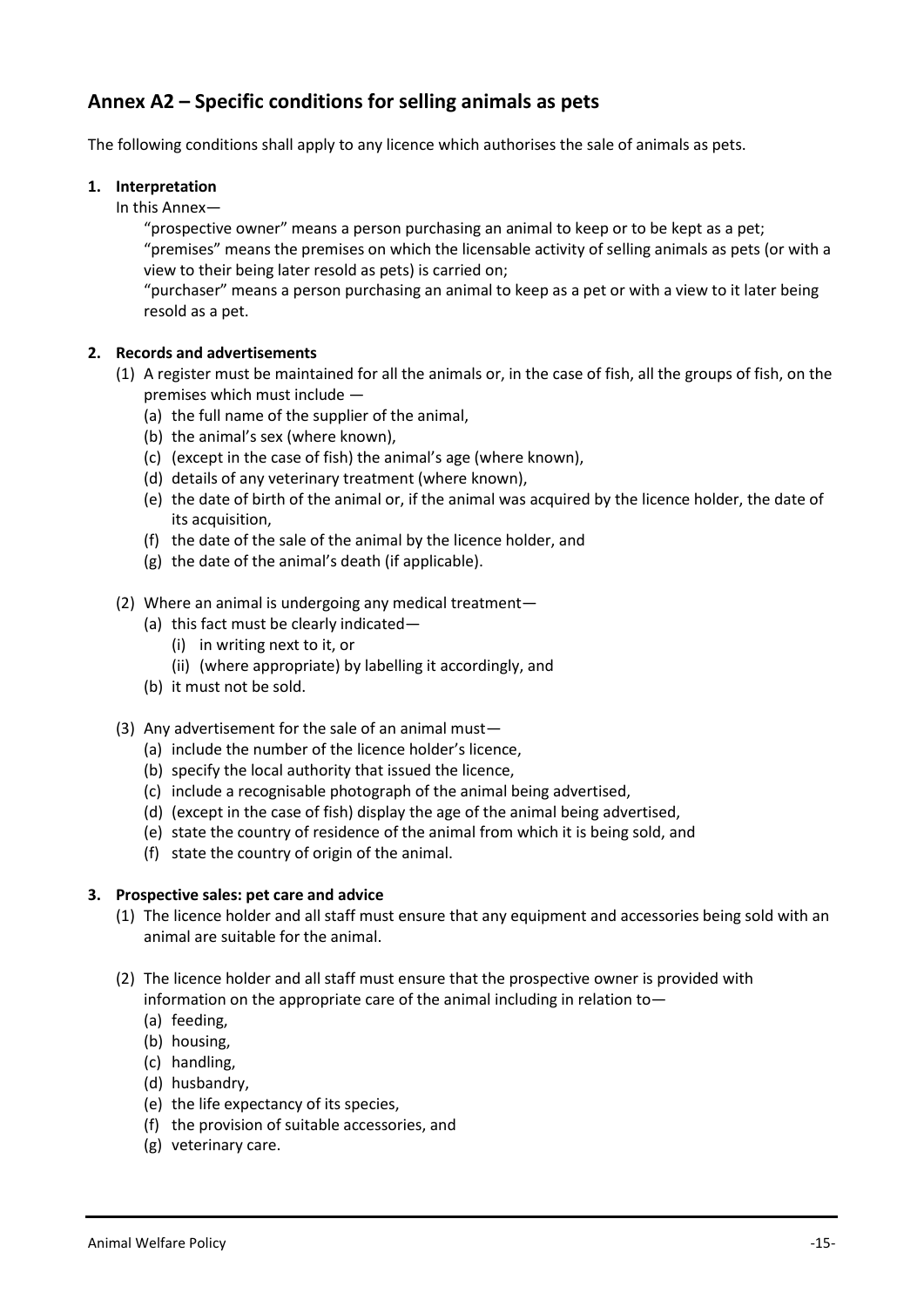- (3) Appropriate reference materials on the care of all animals for sale must be on display and provided to the prospective owner.
- (4) The licence holder and all staff must have been suitably trained to advise prospective owners about the animals being sold.
- (5) The licence holder and all staff must ensure that the purchaser is informed of the country of origin of the animal and the species, and where known, the age, sex and veterinary record of the animal being sold.

#### **4. Suitable accommodation**

- (1) Animals must be kept in housing which minimises stress including from other animals and the public.
- (2) Where members of the public can view or come into contact with the animals, signage must be in place to deter disturbance of the animals.
- (3) Dangerous wild animals (if any) must be kept in cages that are secure and lockable and appropriate for the species.
- (4) For the purposes of sub-paragraph (3), "dangerous wild animal" means an animal of a kind specified in the first column of the Schedule to the Dangerous Wild Animals Act 1976.

#### **5. Purchase and sale of animals**

- (1) The purchase, or sale, by or on behalf of the licence holder of any of the following is prohibited—
	- (a) unweaned mammals;
	- (b) mammals weaned at an age at which they should not have been weaned;
	- (c) non-mammals that are incapable of feeding themselves;
	- (d) puppies, cats, ferrets or rabbits, aged under 8 weeks.
- (2) The sale of a dog must be completed in the presence of the purchaser on the premises.

- (1) All animals for sale must be in good health.
- (2) Any animal with a condition which is likely to affect its quality of life must not be moved, transferred or offered for sale but may be moved to an isolation facility or veterinary care facility if required until the animal has recovered.
- (3) When arranging for the receipt of animals, the licence holder must make reasonable efforts to ensure that they will be transported in a suitable manner.
- (4) Animals must be transported or handed to purchasers in suitable containers for the species and expected duration of the journey.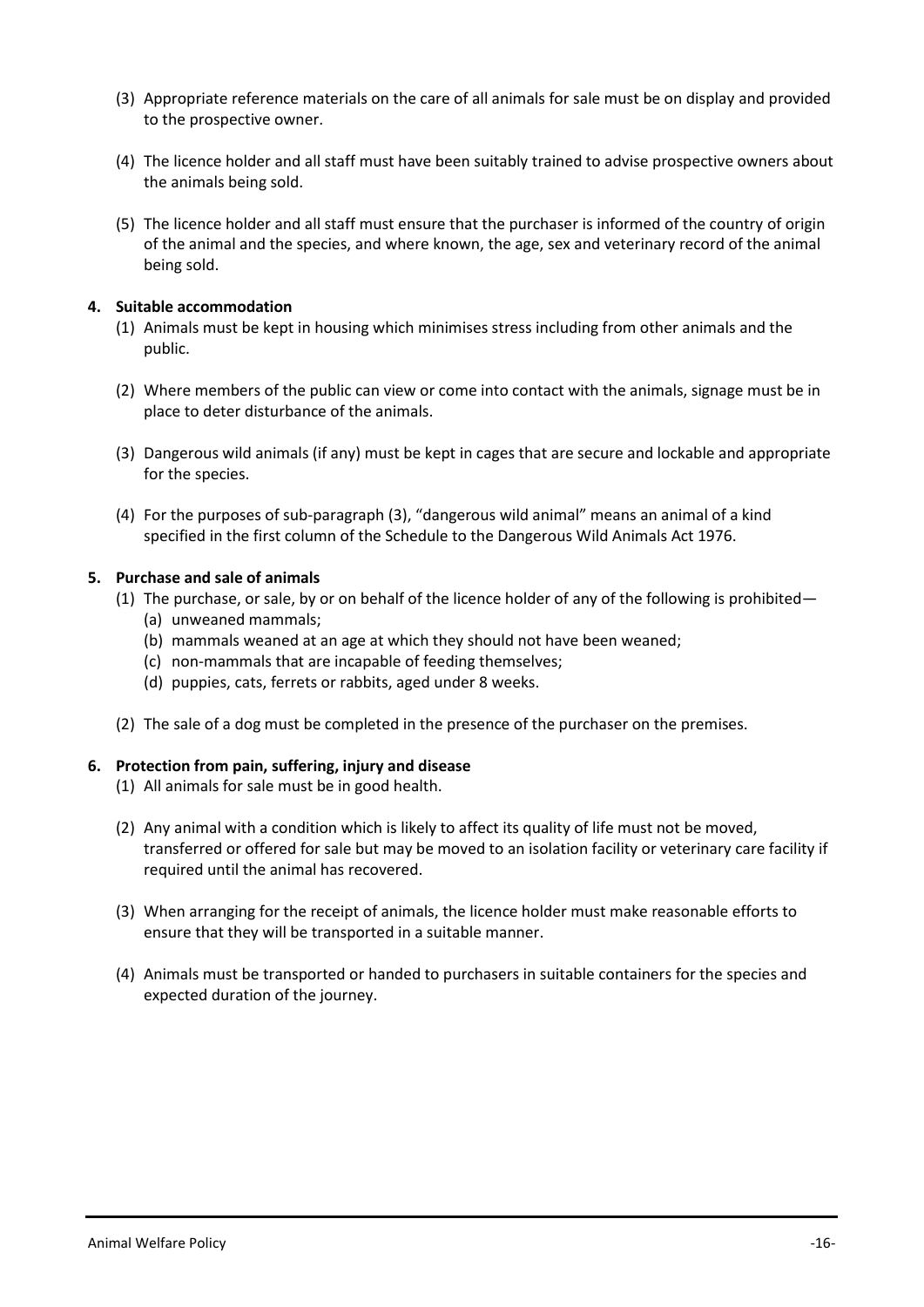# <span id="page-17-0"></span>**Annex A3 – Specific conditions for boarding of cats and dogs**

### **Part 1: Providing boarding for cats**

The following conditions shall apply to any licence which authorises the provision of boarding accommodation for cats.

#### **1. Interpretation**

In this Part—

"cat unit" means the physical structure and area that comprises a sleeping area and an exercise run;

"exercise run" means an enclosed area forming part of the cat unit attached to and with direct and permanent access to the sleeping area;

"premises" means the premises on which the licensable activity of providing boarding for cats is carried on.

#### **2. Suitable environment**

- (1) Cats within the premises must be prevented from coming into direct contact with other animals from outside the premises.
- (2) There must be a safe, secure, waterproof roof over the entire cat unit.
- (3) A cat unit may only be shared by cats from the same household.
- (4) Communal exercise areas are not permitted.
- (5) Each cat unit must be clearly numbered and there must be a system in place which ensures that information about the cat or cats in each cat unit is available to all staff and any inspector.
- (6) Each cat unit must provide the cat with sufficient space to—
	- (a) walk,
	- (b) turn around,
	- (c) stand on its hind legs,
	- (d) hold its tail erect,
	- (e) climb,
	- (f) rest on the elevated area, and
	- (g) lie down fully stretched out,

without touching another cat or the walls.

- (7) Each cat unit must have sufficient space for each cat to sit, rest, eat and drink away from the area where it urinates and defecates.
- (8) Cats must have constant access to their sleeping area.
- (9) A litter tray and safe and absorbent litter material must be provided at all times in each cat unit and litter trays must be regularly cleaned and disinfected.
- (10)Each cat unit must include an elevated area.
- (11)Adjoining cat units must have solid barriers covering the full height and full width of the adjoining wall.
- (12)Any gaps between cat units must be a minimum of 0.6 metres wide.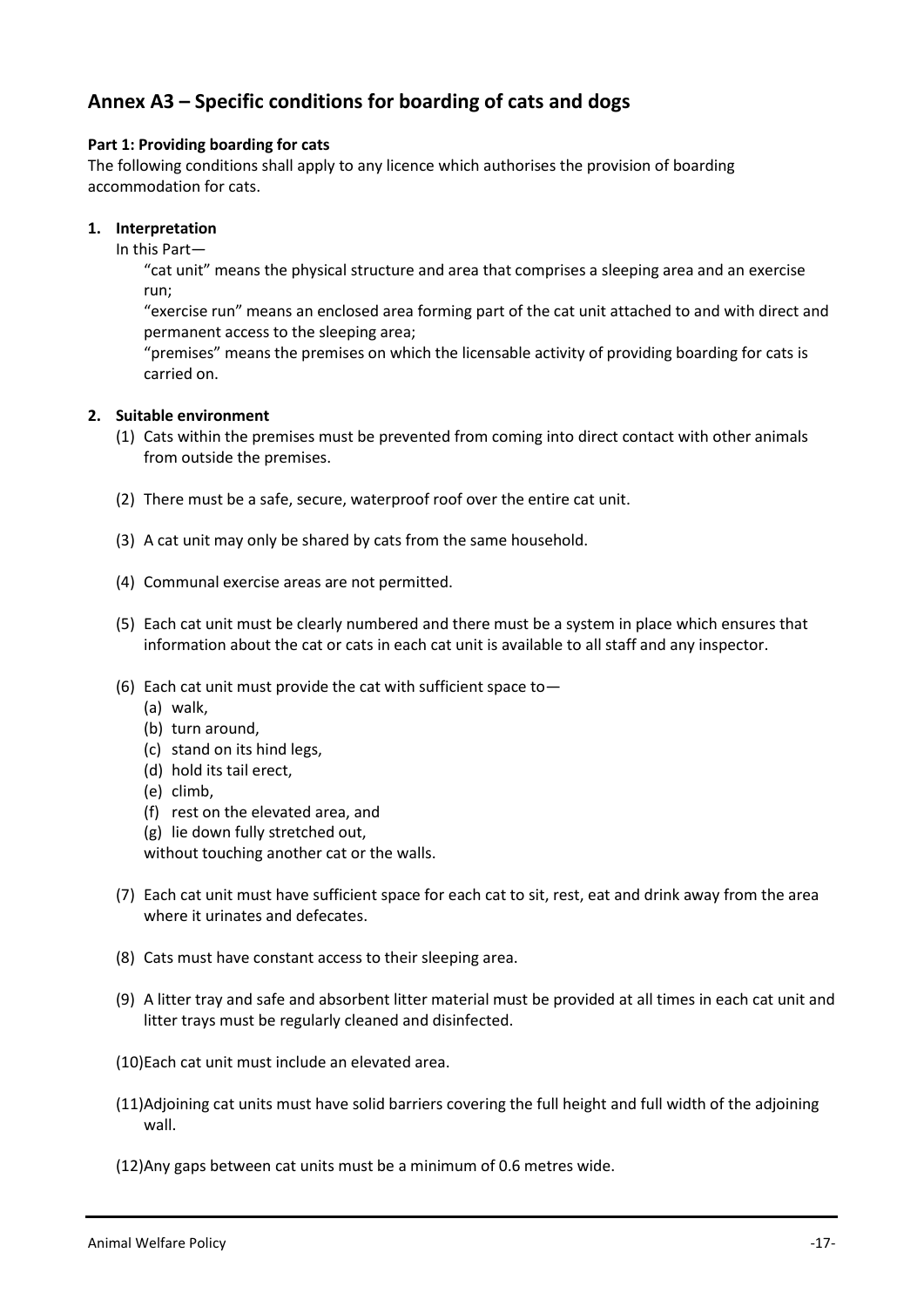(13)Any cat taken out of a cat unit must be secured in a suitable carrier.

(14)The sleeping area must form part of the cat unit and be free from draughts.

#### **3. Monitoring of behaviour and training of cats**

- (1) There must be an area within each cat unit in which the cat can avoid seeing other cats and people outside the cat unit if it so chooses.
- (2) Each cat unit must include a facility for scratching and any surface within a cat unit available for scratching must either be disinfected between uses by different cats or disposed of.
- (3) All cats must be provided with toys or feeding enrichment (or both) unless advice from a veterinarian suggests otherwise.
- (4) All toys and other enrichment items must be checked daily to ensure they remain safe and must be cleaned and disinfected at least weekly.

## **4. Records**

A register must be kept of all the cats on the premises which must include—

- (a) the dates of each cat's arrival and departure,
- (b) each cat's name, age, sex, neuter status and a description of it or its breed,
- (c) each cat's microchip number, where applicable,
- (d) the number of any cats from the same household,
- (e) a record of which cats (if any) are from the same household,
- (f) the name, postal address, telephone number (if any) and email address (if any) of the owner of each cat and emergency contact details,
- (g) in relation to each cat, the name, postal address, telephone number and email address of a local contact in an emergency,
- (h) the name and contact details of each cat's normal veterinarian and details of any insurance relating to the cat,
- (i) details of each cat's relevant medical and behavioural history, including details of any treatment administered against parasites and restrictions on exercise,
- (j) details of each cat's diet and related requirements,
- (k) any required consent forms,
- (l) a record of the date or dates of each cat's most recent vaccination, worming and flea treatments, and
- (m) details of any medical treatment each cat is receiving.

- (1) A cat must remain in its assigned cat unit, except when it is moved to an isolation cat unit or to a holding cat unit.
- (2) Where any other activity involving animals is undertaken on the premises, it must be kept entirely separate from the area where the activity of providing boarding for cats takes place.
- (3) All equipment must be cleaned and disinfected before a cat is first introduced into a cat unit.
- (4) A preventative healthcare plan agreed with the veterinarian with whom the licence holder has registered under paragraph 9(8) of Annex 1 must be implemented.
- (5) A holding cat unit must only be used in an emergency and must not be used for longer than is necessary and in any event for no longer than a total of 12 hours in any 24-hour period.
- (6) In this paragraph, "holding cat unit" means a cat unit, separate from any other cat unit, in which a cat may be housed temporarily.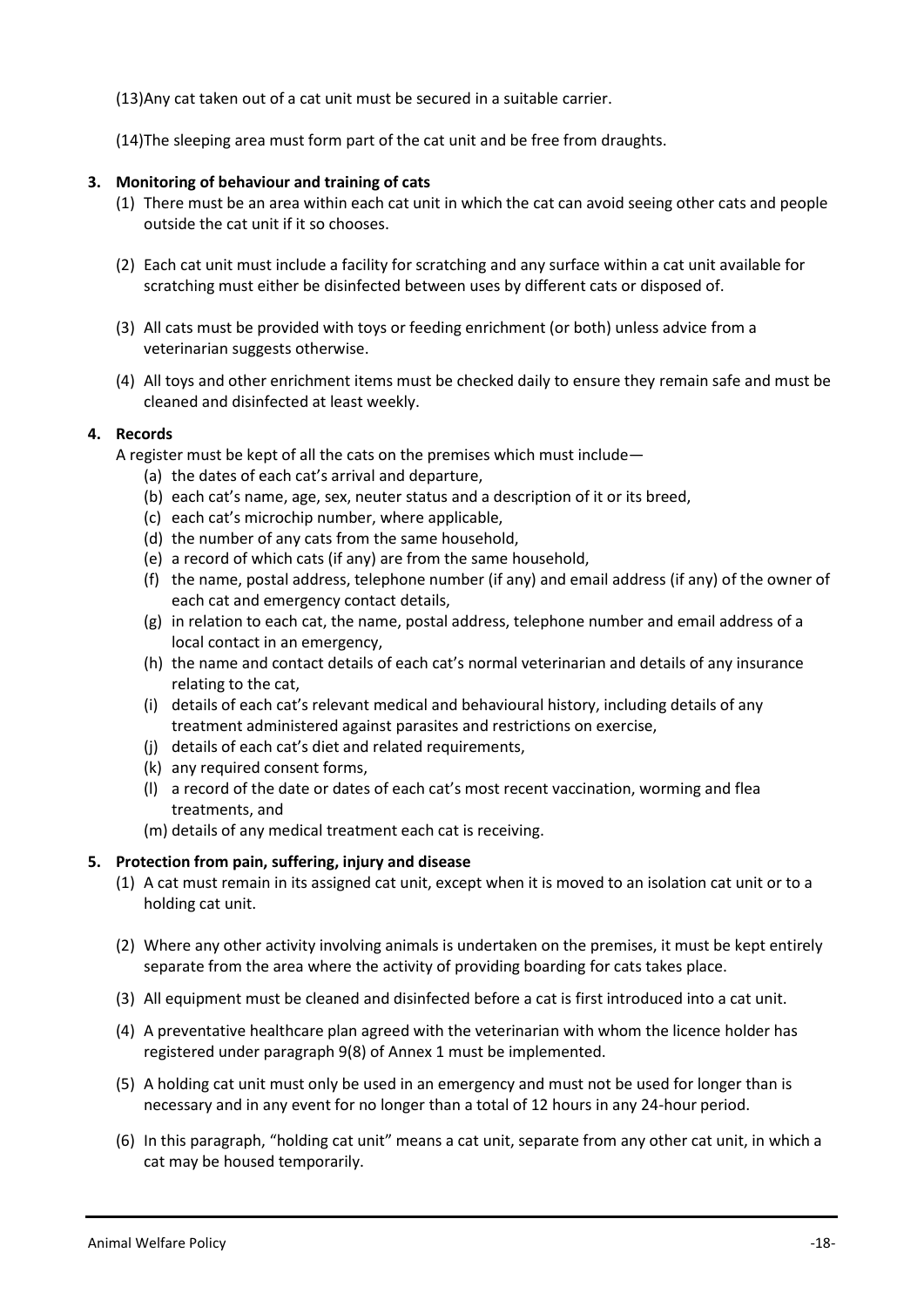#### **Part 2: Providing boarding in kennels for dogs**

The following conditions shall apply to any licence which authorises the provision of boarding accommodation in kennels for dogs.

#### **6. Interpretation**

In this Part—

"exercise run" means an enclosed area forming part of a kennel unit attached to and with direct access to the sleeping area;

"kennel unit" means the physical structure and area that consists of a sleeping area and an exercise run;

"premises" means the premises on which the licensable activity of providing boarding in kennels for dogs is carried on.

#### **7. Suitable environment**

- (1) Dogs within the premises must be prevented from coming into direct contact with other animals from outside the premises.
- (2) In each kennel unit, the sleeping area must—
	- (a) be free from draughts;
	- (b) provide the dog with sufficient space to  $-$ 
		- (i) sit and stand at full height,
		- (ii) lie down fully stretched-out,
		- (iii) wag its tail,
		- (iv) walk, and
		- (v) turn around,

without touching another dog or the walls;

- (c) have a floor area which is at least twice the area required for the dog in it to lie flat; and
- (d) if built after the  $1<sup>st</sup>$  October 2018, have a floor area of at least 1.9 square metres.
- (3) Each kennel unit must be clearly numbered and there must be a system in place which ensures that information about the dog or dogs in each kennel unit is available to all staff and any inspector.
- (4) Each dog must have constant access to its sleeping area.
- (5) Each dog must have a clean, comfortable and warm area within its sleeping area where it can rest and sleep.
- (6) Each exercise run must have a single, safe, secure, waterproof roof over a minimum of half its total area.
- (7) Where a dog poses a health or welfare risk to other dogs, it must be kept on its own in a kennel unit and, if that kennel unit adjoins another kennel unit, any adjoining wall must be of full height and width so as to prevent the dog from coming into physical contact with any other dog.
- (8) Only dogs from the same household may share a kennel unit.

#### **8. Monitoring of behaviour and training**

- (1) Any equipment that a dog is likely to be in contact with and any toy provided must not pose a risk of pain, suffering, disease or distress to the dog and must be correctly used.
- (2) All dogs must be provided with toys or feeding enrichment (or both) unless advice from a veterinarian suggests otherwise.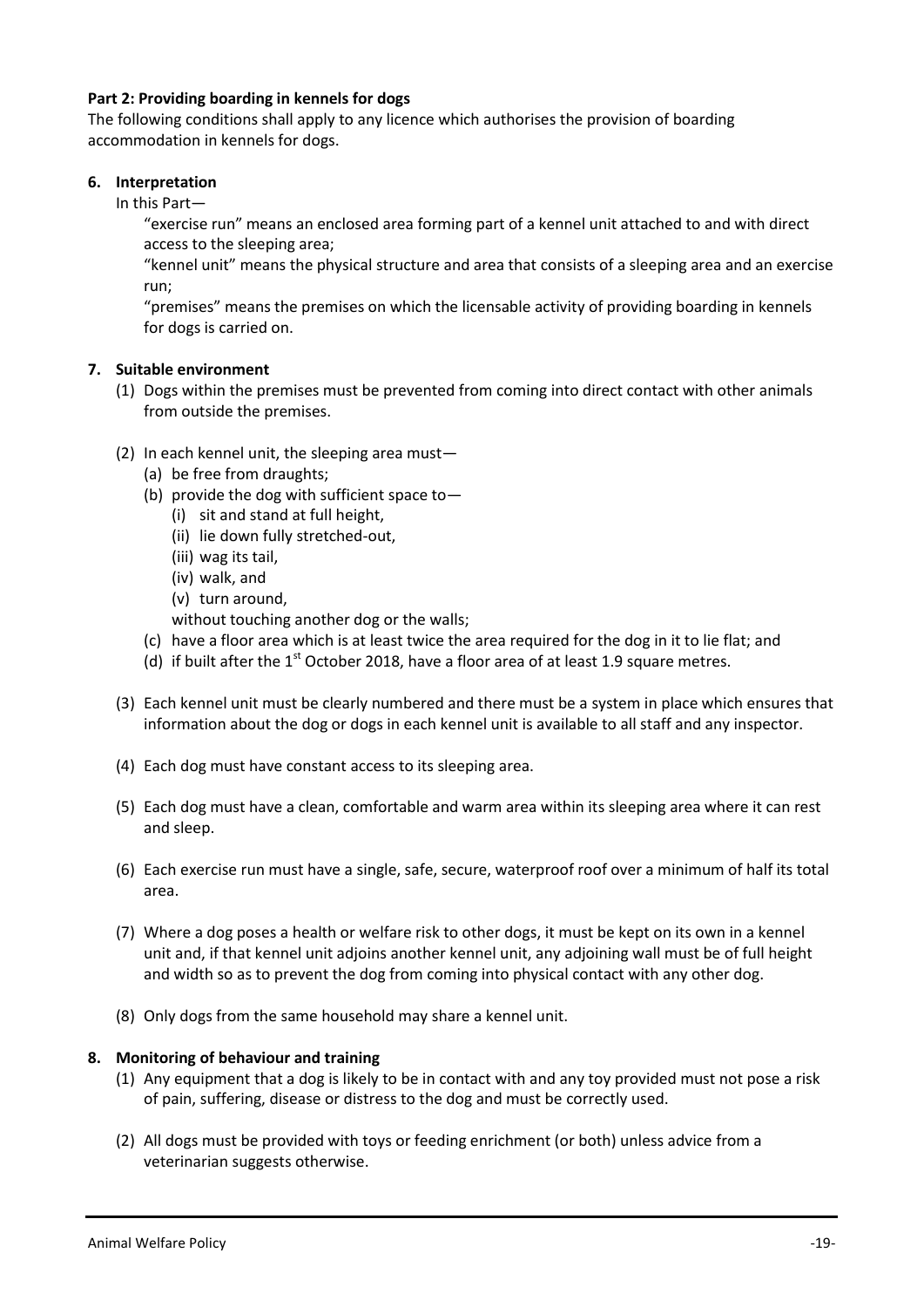- (3) All toys and other enrichment items must be checked daily to ensure they remain safe and must be cleaned and disinfected at least weekly.
- (4) Each dog must be exercised at least once daily away from its kennel unit as appropriate for its age and health.
- (5) Any dog which, on the advice of a veterinarian, cannot be exercised must be provided with alternative forms of mental stimulation.
- (6) There must be an area within each kennel unit in which a dog can avoid seeing people and other dogs outside the kennel unit if it so chooses.

#### **9. Records**

- (1) A register must be kept of all the dogs on the premises which must include—
	- (a) the dates of each dog's arrival and departure;
	- (b) each dog's name, age, sex, neuter status, microchip number and a description of it or its breed;
	- (c) the number of any dogs from the same household;
	- (d) a record of which dogs (if any) are from the same household;
	- (e) the name, postal address, telephone number (if any) and email address (if any) of the owner of each dog and emergency contact details;
	- (f) in relation to each dog, the name, postal address, telephone number and email address of a local contact in an emergency;
	- (g) the name and contact details of the dog's normal veterinarian and details of any insurance relating to the dog;
	- (h) details of each dog's relevant medical and behavioural history, including details of any treatment administered against parasites and restrictions on exercise;
	- (i) details of the dog's diet and related requirements;
	- (j) any required consent forms;
	- (k) a record of the date or dates of each dog's most recent vaccination, worming and flea treatments;
	- (l) details of any medical treatment each dog is receiving.
- (2) When outside the premises, each dog must wear an identity tag which includes the licence holder's name and contact details.

- (1) Where any other activity involving animals is undertaken on the premises, it must be kept entirely separate from the area where the activity of providing boarding for dogs in kennels takes place.
- (2) A preventative healthcare plan agreed with the veterinarian with whom the licence holder has registered under paragraph 9(8) of Annex 1 must be implemented.
- (3) A holding kennel unit must only be used in an emergency and must not be used for longer than is necessary and in any event for no longer than a total of 12 hours in any 24-hour period.
- (4) In sub-paragraph (3), "holding kennel unit" means a kennel unit, separate from any other kennel unit, in which a dog may be housed temporarily.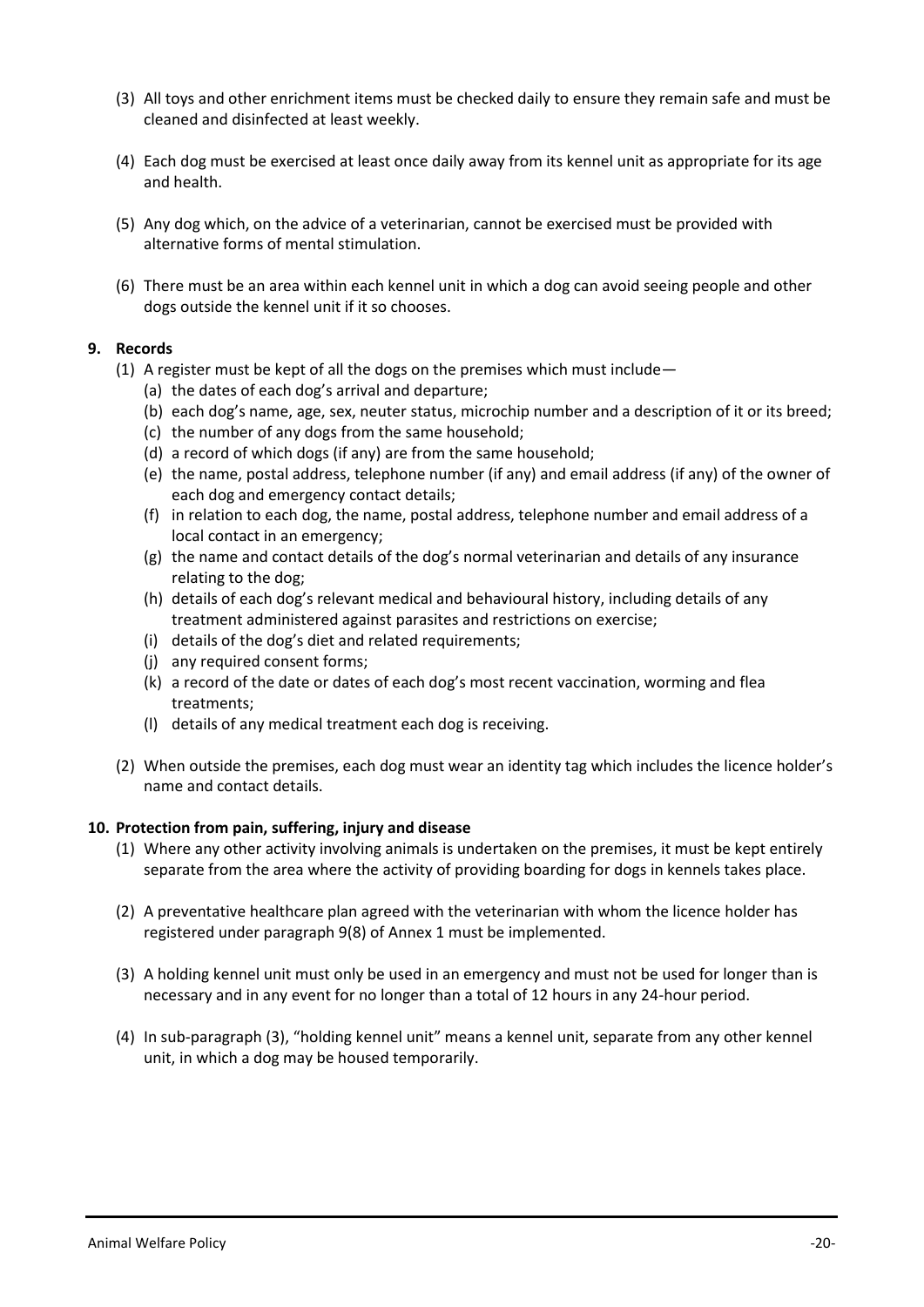#### **Part 3: Providing home boarding for dogs**

The following conditions shall apply to any licence which authorises the provision of home boarding accommodation for dogs.

#### **11. Interpretation**

In this Part—

"designated room" means a room within the home allocated to a dog; "home" means a domestic dwelling on which the licensable activity of providing home boarding for dogs is carried on.

#### **12. Home**

- (1) Dogs must be accommodated within the home.
- (2) The home must include—
	- (a) direct access to a private, non-communal, secure and hazard-free external area, and
	- (b) at least two secure physical barriers between any dog and any entrance to or exit from it.

#### **13. Suitable environment**

- (1) Dogs from different households may only be boarded at the same time with the written consent of every owner.
- (2) Each dog must be provided with its own designated room where it can, if necessary, be kept separate from other dogs.
- (3) Each dog must have a clean, comfortable and warm area within its designated room where it can rest and sleep.
- (4) Each designated room must have a secure window to the outside that can be opened and closed as necessary.
- (5) A dog must not be confined in a crate for longer than three hours in any 24-hour period.
- (6) A dog must not be kept in a crate unless—
	- (a) it is already habituated to it,
	- (b) a crate forms part of the normal routine for the dog, and
	- (c) the dog's owner has consented to the use of a crate.
- (7) Any crate in which a dog is kept must be in good condition and sufficiently large for the dog to sit and stand in it at full height, lie flat and turn around.

#### **14. Suitable diet**

Each dog must be fed separately in its designated room unless its owner has given written consent to the contrary.

#### **15. Monitoring of behaviour and training**

- (1) Any equipment that a dog is likely to be in contact with and any toy provided must not pose a risk of pain, suffering, disease or distress to the dog and must be correctly used.
- (2) Each dog must be exercised at least once daily as appropriate for its age and health.
- (3) Dogs which on the advice of a veterinarian cannot be exercised must be provided with alternative forms of mental stimulation.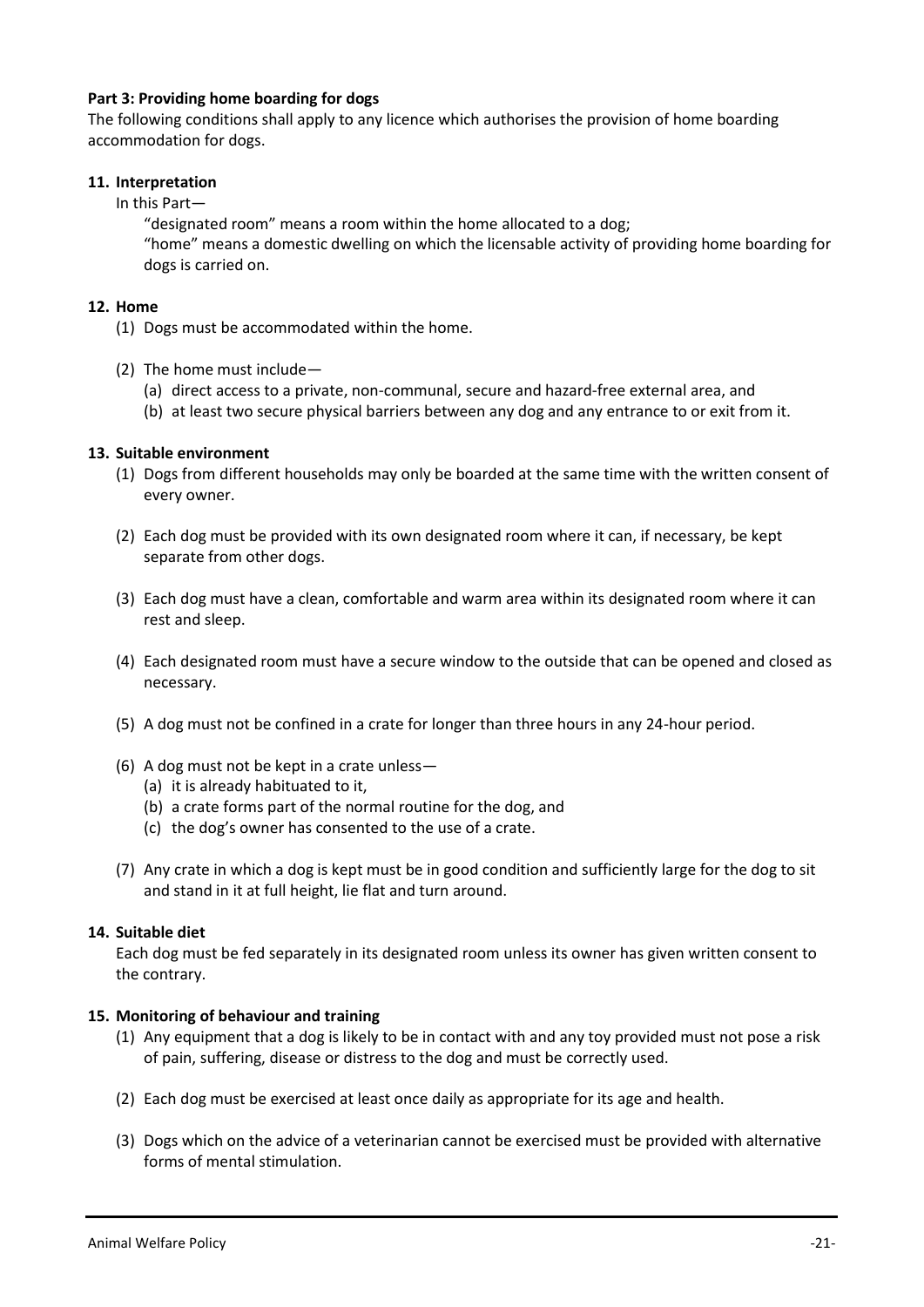#### **16. Housing with or apart from other dogs**

- (1) Written consent must be obtained from the owner or owners (as the case may be) to keep dogs together in a designated room.
- (2) Unneutered bitches must be prevented from mating.
- (3) If any person aged under 16 years resides at the home, there must be procedures in place to regulate the interactions between the dogs and that person.

#### **17. Records**

- (1) A register must be kept of all the dogs accommodated in the home which must include—
	- (a) the dates of each dog's arrival and departure;
	- (b) each dog's name, age, sex, neuter status, microchip number and a description of it or its breed;
	- (c) the number of any dogs from the same household;
	- (d) a record of which dogs (if any) are from the same household;
	- (e) the name, postal address, telephone number (if any) and email address (if any) of the owner of each dog and emergency contact details;
	- (f) in relation to each dog, the name, postal address, telephone number and email address of a local contact in an emergency;
	- (g) the name and contact details of each dog's normal veterinarian and details of any insurance relating to the dog;
	- (h) details of each dog's relevant medical and behavioural history, including details of any treatment administered against parasites and restrictions on exercise;
	- (i) details of each dog's diet and related requirements;
	- (j) any required consent forms;
	- (k) a record of the date or dates of each dog's most recent vaccination, worming and flea treatments;
	- (l) details of any medical treatment each dog is receiving.
- (2) When outside the premises, each dog must wear an identity tag which includes the licence holder's name and contact details.

- (1) Before a dog is admitted for boarding, all equipment to be used by or in relation to that dog must be cleaned and disinfected.
- (2) A preventative healthcare plan agreed with the veterinarian with whom the licence holder has registered under paragraph 9(8) of Annex 1 must be implemented.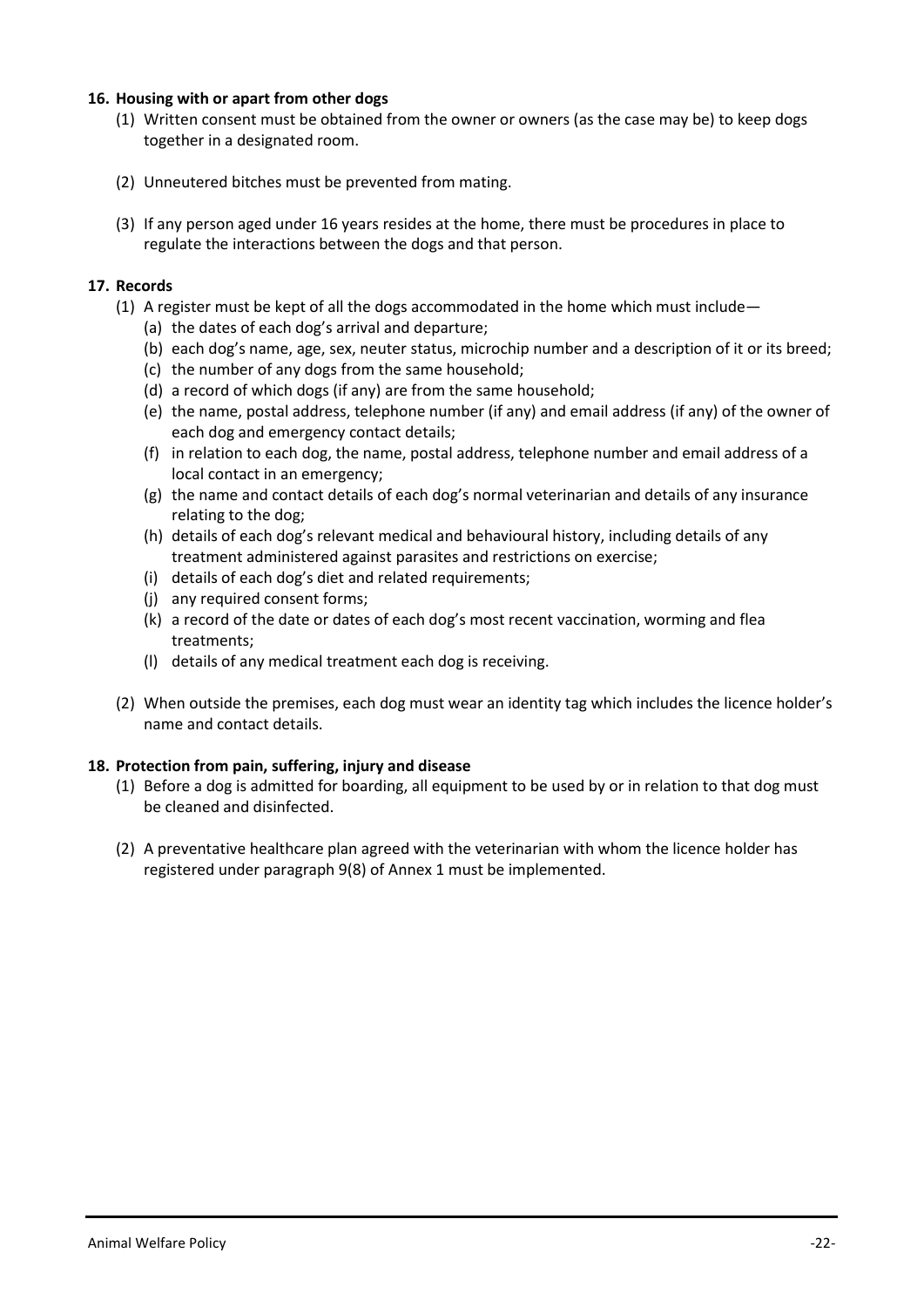#### **Part 4: Providing day care for dogs**

The following conditions shall apply to any licence which authorises the provision of day care accommodation for dogs.

#### **19. Interpretation**

In this Part, "premises" means the premises on which the licensable activity of providing day care for dogs is carried on.

#### **20. No overnight stay**

No dog may be kept on the premises overnight.

#### **21. Suitable environment**

- (1) Each dog must be provided with—
	- (a) a clean, comfortable and warm area where it can rest and sleep, and
	- (b) another secure area in which water is provided and in which there is shelter.
- (2) Each dog must have access to areas where it can—
	- (a) interact safely with other dogs, toys and people, and
	- (b) urinate and defecate.
- (3) There must be an area where any dog can avoid seeing other dogs and people if it so chooses.

#### **22. Suitable diet**

Any dog that requires specific feed due to a medical condition must be fed in isolation.

#### **23. Monitoring of behaviour and training**

- (1) All dogs must be screened before being admitted to the premises to ensure that they are not afraid, anxious or stressed in the presence of other dogs or people and do not pose a danger to other dogs or staff.
- (2) Any equipment used that is likely to be in contact with the dogs and any toys provided must not pose a risk of pain, suffering, disease or distress to the dog and must be correctly used.

#### **24. Housing apart from other dogs**

- (1) Unneutered bitches must be prevented from mating.
- (2) Dogs which need to be isolated from other dogs must be provided with alternative forms of mental stimulation.

#### **25. Records**

- (1) A register must be kept of all the dogs on the premises which must include—
	- (a) the date of the dog's attendance;
	- (b) the dog's name, age, sex, neuter status, microchip number and a description of it or its breed;
	- (c) the name, postal address, telephone number (if any) and email address (if any) of the owner and emergency contact details;
	- (d) the name and contact details of the dog's normal veterinarian and details of any insurance relating to the dog;
	- (e) details of the dog's relevant medical and behavioural history, including details of any treatment administered against parasites and any restrictions on exercise;
	- (f) details of the dog's diet and relevant requirements;
	- (g) any required consent forms;
	- (h) a record of the date or dates of the dog's most recent vaccination, worming and flea treatments;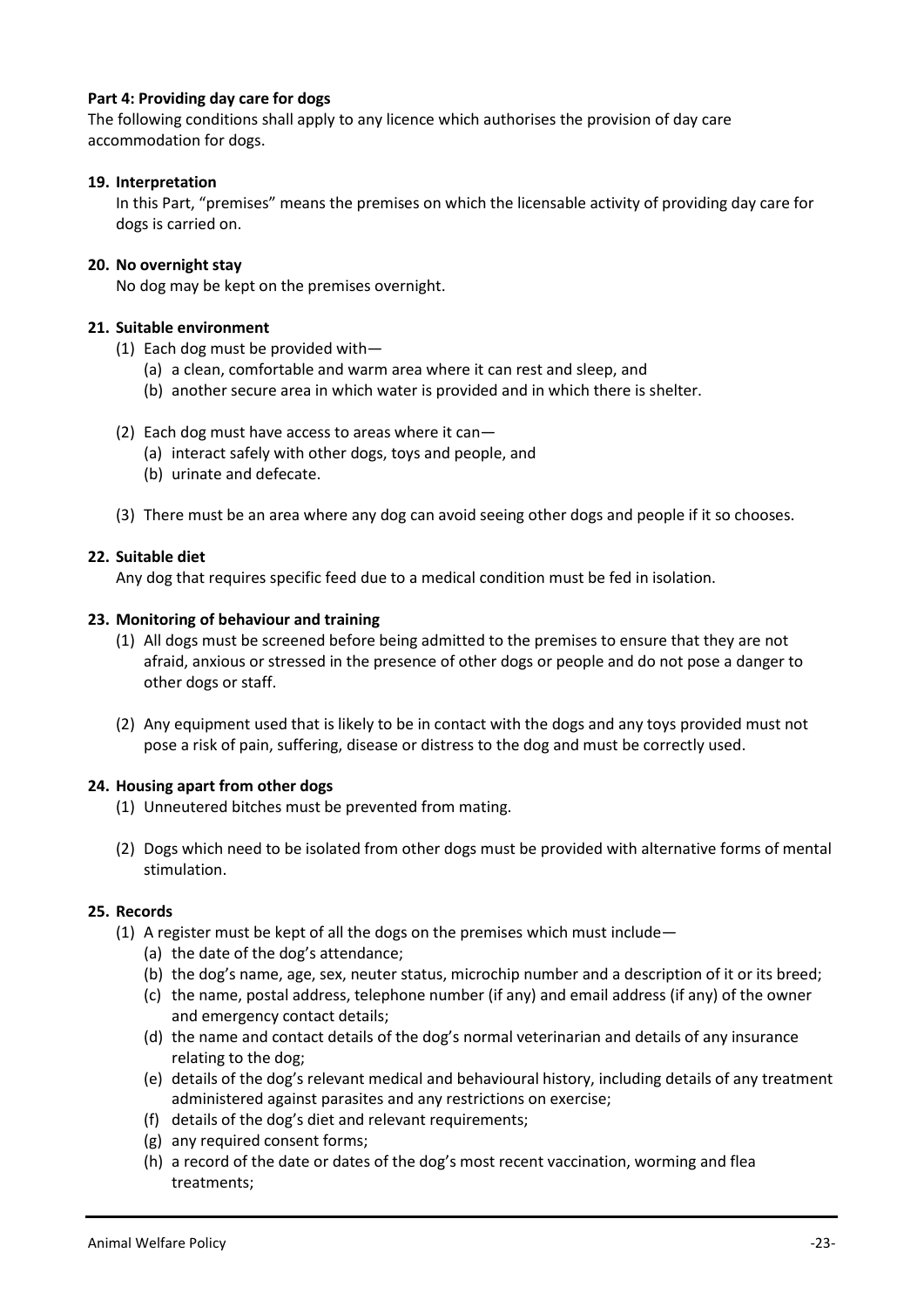- (i) details of any medical treatment the dog is receiving.
- (2) When outside the premises, each dog must wear an identity tag which includes the licence holder's name and contact details.

- (1) The dogs must be supervised at all times.
- (2) A preventative healthcare plan agreed with the veterinarian with whom the licence holder has registered under paragraph 9(8) of Schedule 2 must be implemented.
- (3) Any journeys in a vehicle must be planned to minimise the time dogs spend in the vehicle.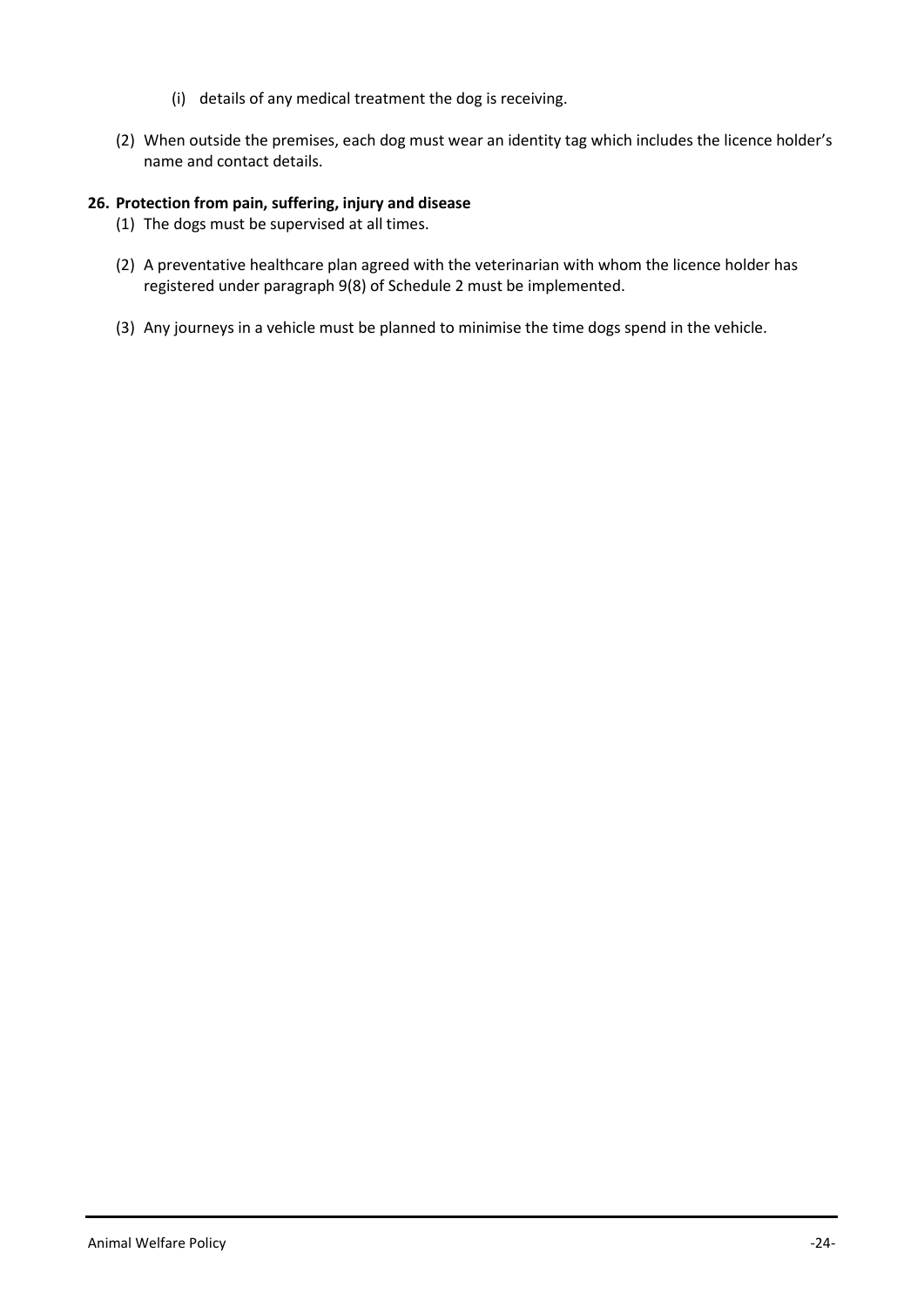# <span id="page-25-0"></span>**Annex A4 – Specific conditions for hiring out horses**

The following conditions shall apply to any licence which authorises the hiring of horses for riding or instruction in riding.

## **1. Interpretation**

In this Schedule, "client" means a person for whose use a horse is hired out.

## **2. Eligibility**

- (1) The licence holder must—
	- (a) hold an appropriate formal qualification, or have sufficient demonstrable experience and competence, in the management of horses, and
	- (b) hold a valid certificate of public liability insurance which—
		- (i) insures the licence holder against liability for any injury sustained by, and the death of, any client, and
		- (ii) insures any client against liability for any injury sustained by, and the death of, any other person,

caused by or arising out of the hire of the horse.

(2) The certificate mentioned in sub-paragraph (1)(b) must be clearly and prominently displayed on the premises.

## **3. Supervision**

- (1) The activity must not at any time be left in the charge of a person aged under 18 years.
- (2) No horse may be hired out except under the supervision of a person aged 16 years or more unless the licence holder is satisfied that the person hiring the horse is competent to ride without supervision.
- (3) The following must be clearly and prominently displayed on the premises—
	- (a) the full name, postal address (including postcode) and telephone number of the licence holder or other person with management responsibilities in respect of the activity;
	- (b) instructions as to the action to be taken in the event of a fire or other emergency.

## **4. Suitable environment**

- (1) It must be practicable to bring all the horses on the premises under cover.
- (2) Suitable storage must be provided and used for feed, bedding, stable equipment and saddlery.
- (3) All arena surfaces must be suitable for purpose, well drained, free of standing water and maintained regularly to keep them level.

## **5. Suitable diet**

- (1) At all times when any horses are kept at grass, adequate pasture, shelter and clean water must be available for them.
- (2) Supplementary feed and nutrients must be provided to any horse when appropriate.
- (3) Each horse must be fed a balanced diet of a quantity and at a frequency suitable for its age, health and workload to enable it to maintain an appropriate physical condition.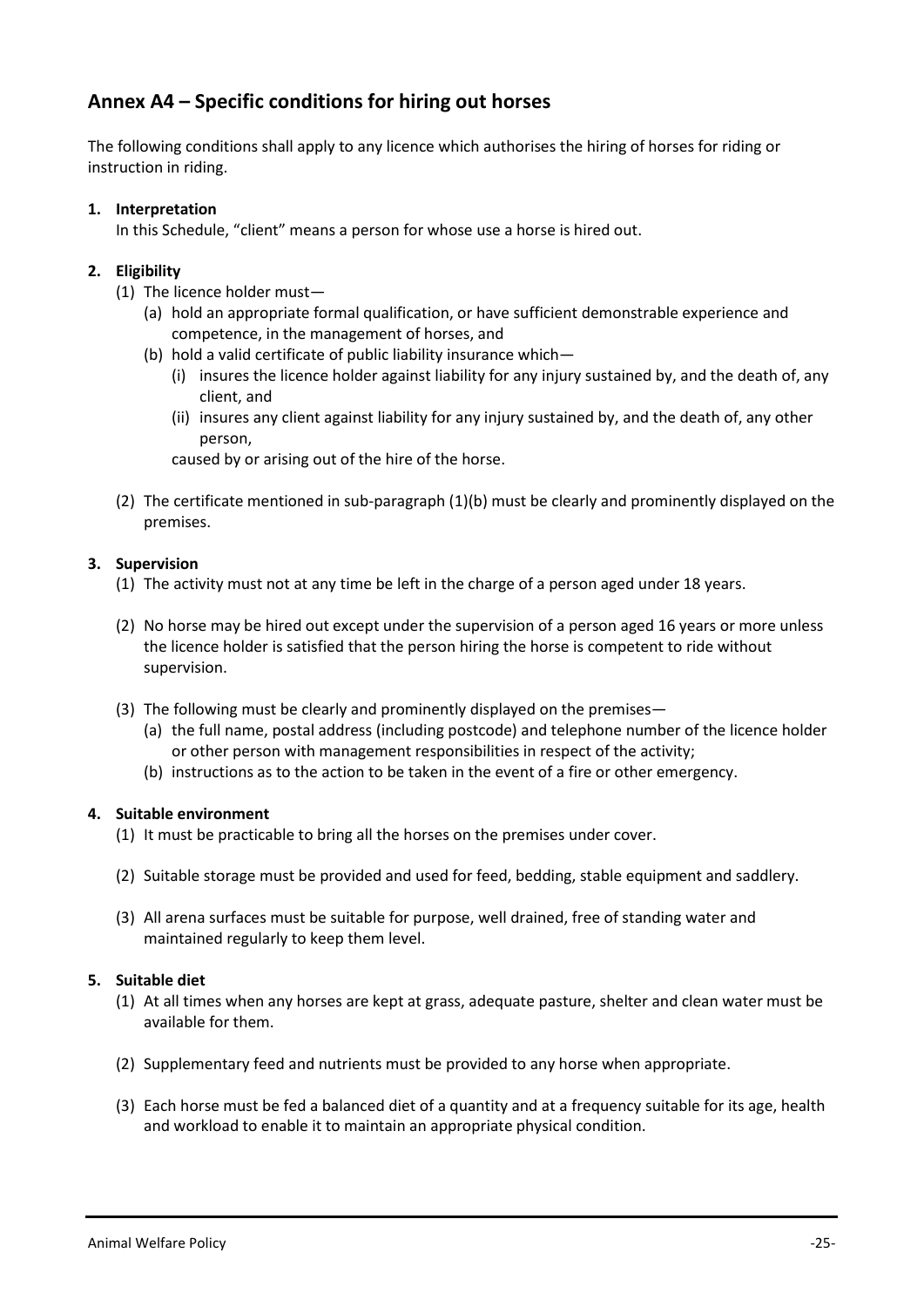#### **6. Protection from pain, suffering, injury and disease**

- (1) The horses must be maintained in good health and must be in all respects physically fit.
- (2) A preventative healthcare plan agreed with the veterinarian with whom the licence holder has registered under paragraph 9(8) of Schedule 2 must be implemented.
- (3) A daily record of the workload of each horse must be maintained and available for inspection at any reasonable time.
- (4) Each horse must be suitable for the purpose for which it is kept and must not be hired out if, due to its condition, its use would be likely to cause it to suffer.
- (5) Any horse found on inspection to be in need of veterinary attention must not be returned to work until the licence holder has, at the licence holder's expense, obtained from and lodged with the local authority a veterinary certificate which confirms that the horse is fit for work.
- (6) Each horse's hooves should be trimmed as often as is necessary to maintain the health, good shape and soundness of its feet and any shoes should be properly fitted and in good condition.
- (7) An area suitable for the inspection of horses by a veterinarian must be provided.
- (8) The following must not be hired out—
	- (a) a horse aged under 3 years;
	- (b) a mare heavy with foal;
	- (c) a mare whose foal has not yet been weaned.
- (9) The licence holder must keep a register of all horses kept for the licensable activity on the premises, each such horse's valid passport showing its unique equine life number and a record of its microchip number (if any).

#### **7. Equipment**

All equipment provided to clients must be in good and safe condition and available for inspection at any reasonable time.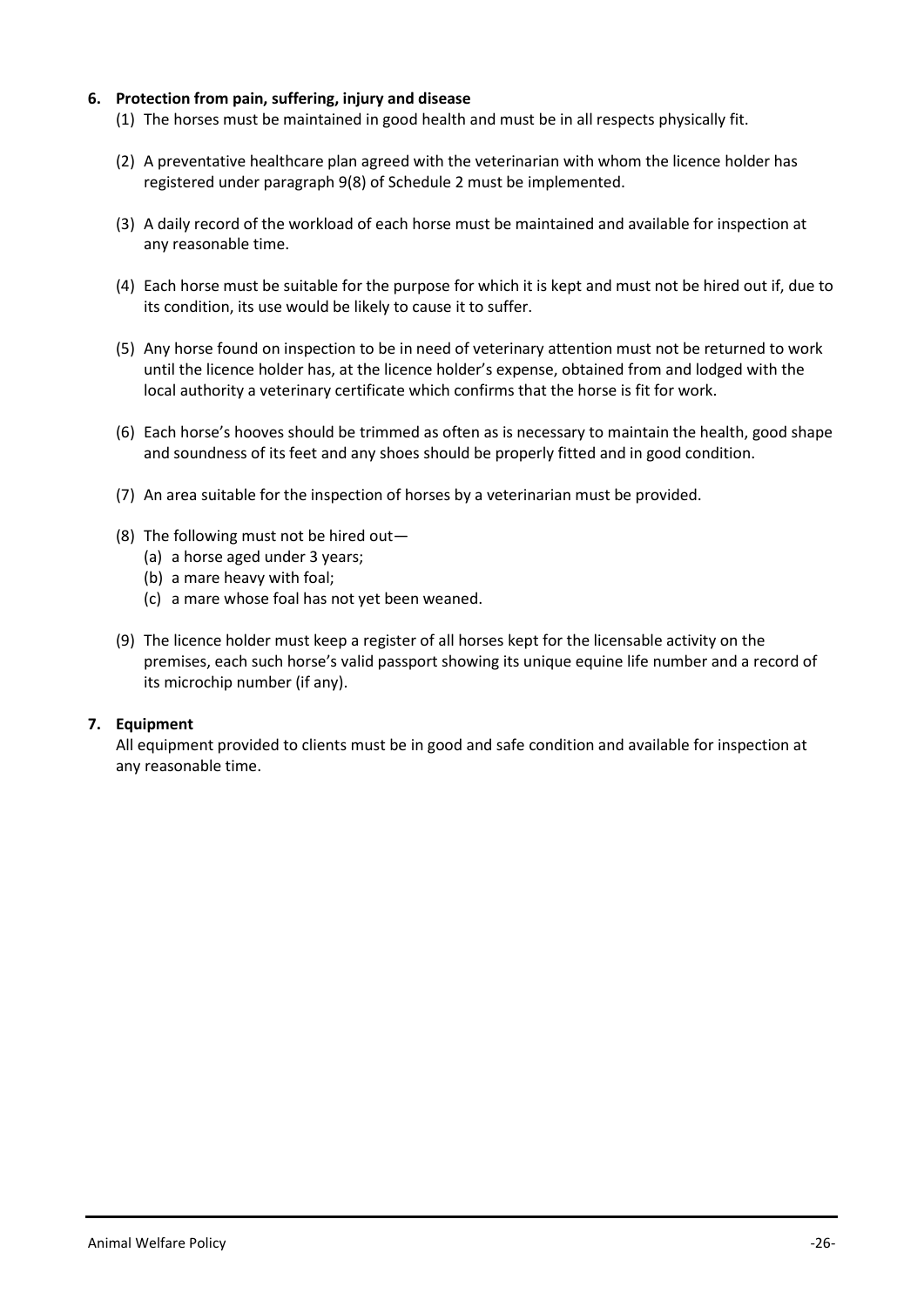# <span id="page-27-0"></span>**Annex A5 – Specific conditions for the breeding of dogs**

The following conditions shall apply to any licence which authorises the breeding of dogs:

#### **1. Advertisements and sales**

- (1) The licence holder must not advertise or offer for sale a dog—
	- (a) which was not bred by the licence holder;
	- (b) except from the premises where it was born and reared under the licence;
	- (c) otherwise than to—
		- (i) a person who holds a licence for the activity described in paragraph 2 of Schedule 1 to the Regulations *[i.e. authorising the sale of animals as pets]*; or
		- (ii) a keeper of a pet shop in Wales who is licensed under the Pet Animals Act 1951 to keep the shop,

knowing or believing that the person who buys it intends to sell it or intends it to be sold by any other person.

- (2) Any advertisement for the sale of a dog must—
	- (a) include the number of the licence holder's licence,
	- (b) specify the local authority that issued the licence,
	- (c) include a recognisable photograph of the dog being advertised, and
	- (d) display the age of the dog being advertised.
- (3) The licence holder and all staff must ensure that any equipment and accessories being sold with a dog are suitable for it.
- (4) The licence holder and all staff must ensure that the purchaser is informed of the age, sex and veterinary record of the dog being sold.
- (5) No puppy aged under 8 weeks may be sold or permanently separated from its biological mother.
- (6) A puppy may only be shown to a prospective purchaser if it is together with its biological mother.
- (7) Sub-paragraphs (5) and (6) do not apply if separation of the puppy from its biological mother is necessary for the health or welfare of the puppy, other puppies from the same litter or its biological mother.

#### **2. Suitable environment**

- (1) Each dog must have access to a sleeping area which is free from draughts and an exercise area.
- (2) Each dog must be provided with sufficient space to—
	- (a) stand on its hind legs,
	- (b) lie down fully stretched out,
	- (c) wag its tail,
	- (d) walk, and
	- (e) turn around,

without touching another dog or the walls of the sleeping area.

- (3) The exercise area must not be used as a sleeping area.
- (4) Part or all of the exercise area must be outdoors.
- (5) There must be a separate whelping area for each breeding bitch to whelp in which contains a suitable bed for whelping.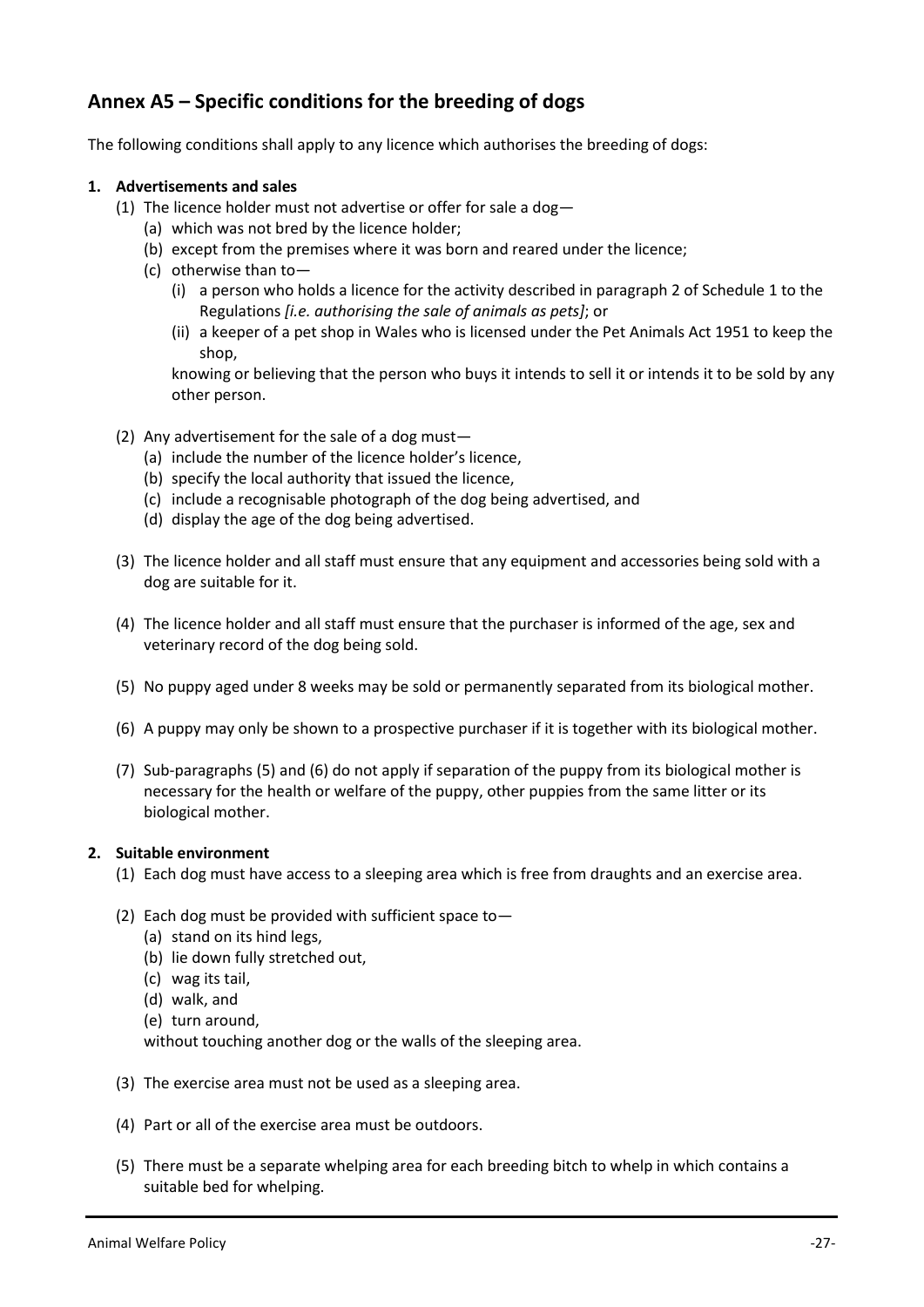- (6) Each whelping area must be maintained at an appropriate temperature (between and including 26 and 28 degrees centigrade) and include an area which allows the breeding bitch to move away from heat spots.
- (7) Each dog must be provided with constant access to a sleeping area.
- (8) A separate bed must be provided for each adult dog.
- (9) No puppy aged under 8 weeks may be transported without its biological mother except— (a) if a veterinarian agrees for health or welfare reasons that it may be so transported, or
	- (b) in an emergency.
- (10)No breeding bitch may be transported later than 54 days after the date of successful mating except to a veterinarian.
- (11)No breeding bitch may be transported earlier than 48 hours after whelping except to a veterinarian where it is not otherwise practicable or appropriate for that person to attend to the bitch.
- (12)Each dog's sleeping area must be clean, comfortable, warm and free from draughts.
- (13)In this paragraph, "exercise area" means a secure area where dogs may exercise and play.

#### **3. Suitable diet**

Staff must—

- (a) ensure that each puppy starts weaning as soon as it is capable of ingesting feed on its own,
- (b) provide each breeding bitch with feed appropriate to its needs,
- (c) provide each puppy with feed appropriate for its stage of development, and
- (d) ensure that each puppy ingests the correct share of the feed provided.

#### **4. Monitoring of behaviour and training**

- (1) The licence holder must implement and be able to demonstrate use of a documented socialisation and habituation programme for the puppies.
- (2) Each dog must be provided with toys or feeding enrichment (or both) unless advice from a veterinarian suggests otherwise.
- (3) Except in the circumstances mentioned in sub-paragraph (4), all adult dogs must be exercised at least twice daily away from their sleeping area.
- (4) Where a veterinarian has advised against exercising a dog, the dog must be provided with alternative forms of mental stimulation.
- (5) Any equipment that a dog is likely to be in contact with and any toy provided must not pose a risk of pain, suffering, disease or distress to the dog and must be correctly used.

## **5. Housing with or apart from other dogs**

- (1) Each adult dog must be provided with opportunities for social contact with other dogs where such contact benefits the dogs' welfare.
- (2) Each adult dog must be given suitable and adequate opportunities to become habituated to handling by people.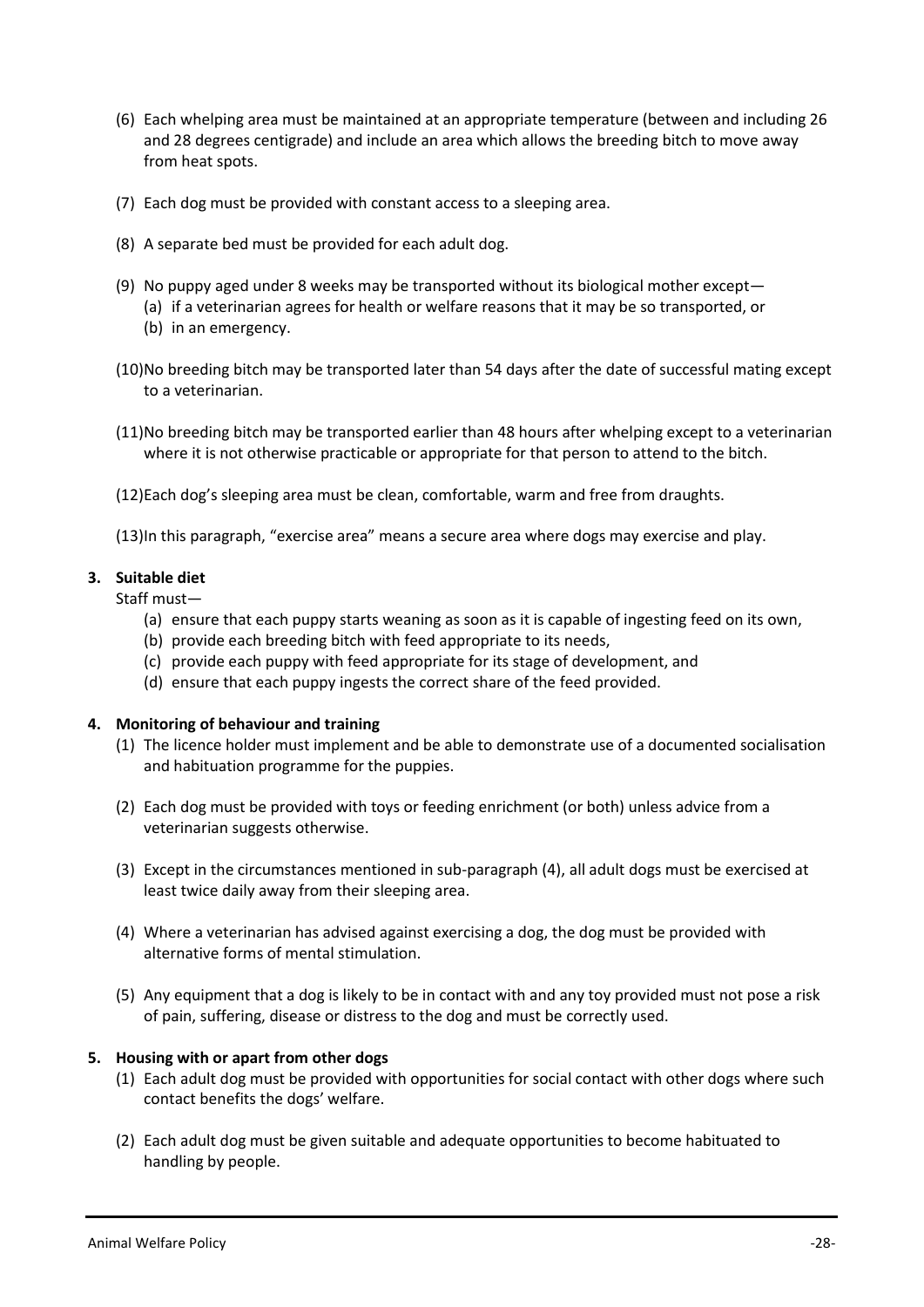- (3) Procedures must be in place for dealing with dogs that show abnormal behaviour.
- (4) There must be an area within each sleeping area in which dogs can avoid seeing people and other dogs outside the sleeping area if they so choose.

- (1) All dogs for sale must be in good health.
- (2) Any dog with a condition which is likely to affect materially its quality of life must not be moved, transferred or offered for sale but may be moved to an isolation facility or veterinary care facility if required until it has recovered.
- (3) The licence holder must ensure that no bitch—
	- (a) is mated if aged less than 12 months;
	- (b) gives birth to more than one litter of puppies in a 12-month period;
	- (c) gives birth to more than six litters of puppies in total;
	- (d) is mated if she has had two litters delivered by caesarean section.
- (4) The licence holder must ensure that each puppy is microchipped and registered to the licence holder before it is sold.
- (5) No dog may be kept for breeding if it can reasonably be expected, on the basis of its genotype, phenotype or state of health that breeding from it could have a detrimental effect on its health or welfare or the health or welfare of its offspring.
- (6) The health, safety and welfare of each dog must be checked at the start and end of every day and at least every four hours during the daytime.
- (7) Breeding bitches must be adequately supervised during whelping and the licence holder must keep a record of—
	- (a) the date and time of birth of each puppy,
	- (b) each puppy's sex, colour and weight,
	- (c) placentae passed,
	- (d) the number of puppies in the litter, and
	- (e) any other significant events.
- (8) The licence holder must keep a record of each puppy sale including—
	- (a) the microchip number of the puppy,
	- (b) the date of the sale, and
	- (c) the age of the puppy on that date.
- (9) The licence holder must keep a record of the following in relation to each breeding dog—
	- (a) its name,
	- (b) its sex,
	- (c) its microchip and database details,
	- (d) its date of birth,
	- (e) the postal address where it normally resides,
	- (f) its breed or type,
	- (g) its description,
	- (h) the date or dates of any matings, whether or not successful,
	- (i) details of its biological mother and biological father,
	- (j) details of any veterinary treatment it has received, and
	- (k) the date and cause of its death (where applicable).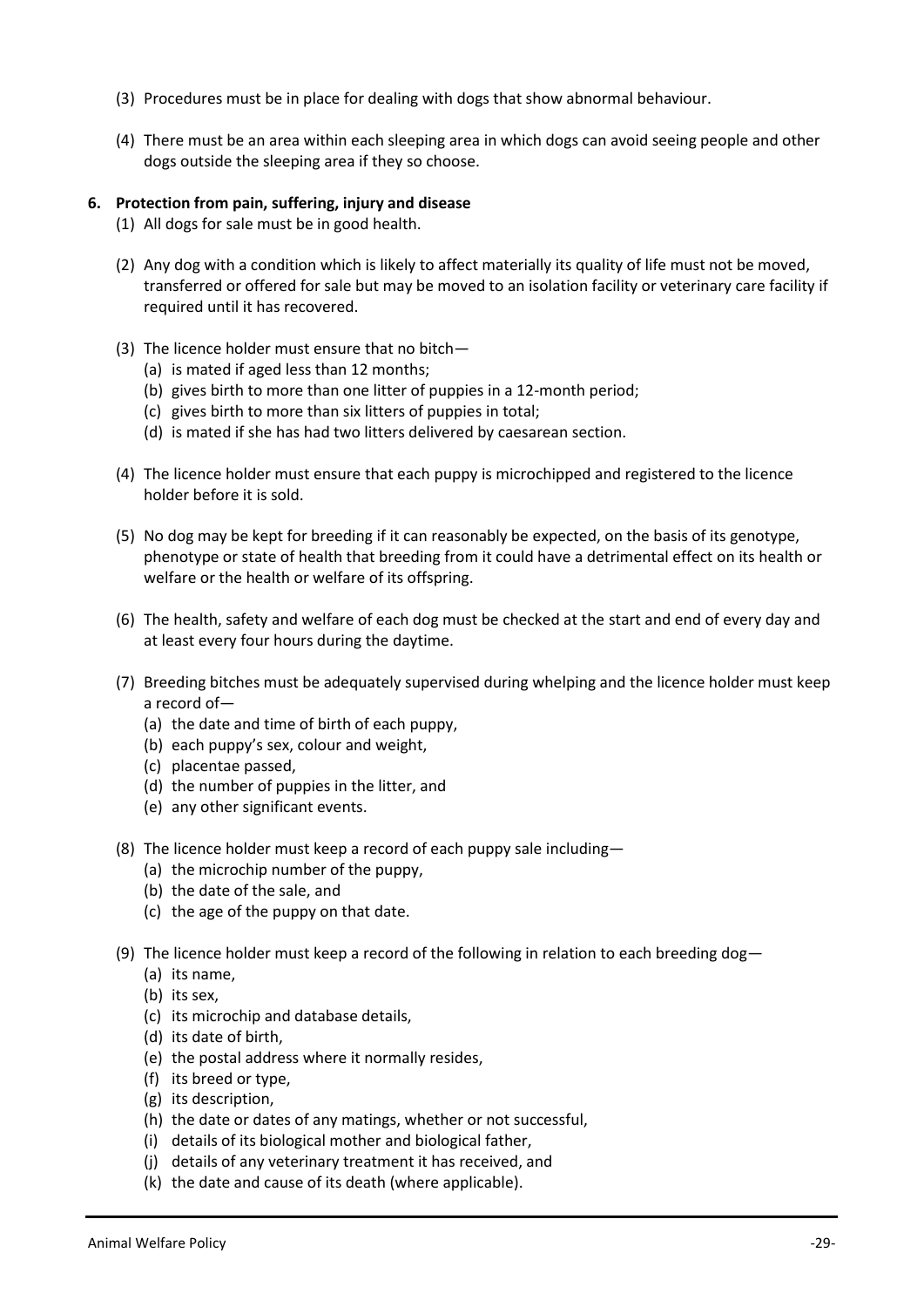- (10)In addition to the matters mentioned in sub-paragraph (7), the licence holder must keep a record of the following in relation to each breeding bitch—
	- (a) the number of matings,
	- (b) its age at the time of each mating,
	- (c) the number of its litters,
	- (d) the date or dates on which it has given birth, and
	- (e) the number of caesarean sections it has had, if any.
- (11)Unless the licence holder keeps the dog as a pet, the licence holder must make arrangements for any dog no longer required for breeding to be appropriately rehomed.
- (12)A preventative healthcare plan agreed with the veterinarian with whom the licence holder has registered under paragraph 9(8) of Annex 1 must be implemented.
- (13)The licence holder must keep a record of any preventative or curative healthcare (or both) given to each dog.
- (14)Where any other activity involving animals is undertaken on the premises on which the licensable activity of breeding dogs is carried on, it must be kept entirely separate from the area where that licensable activity is carried on.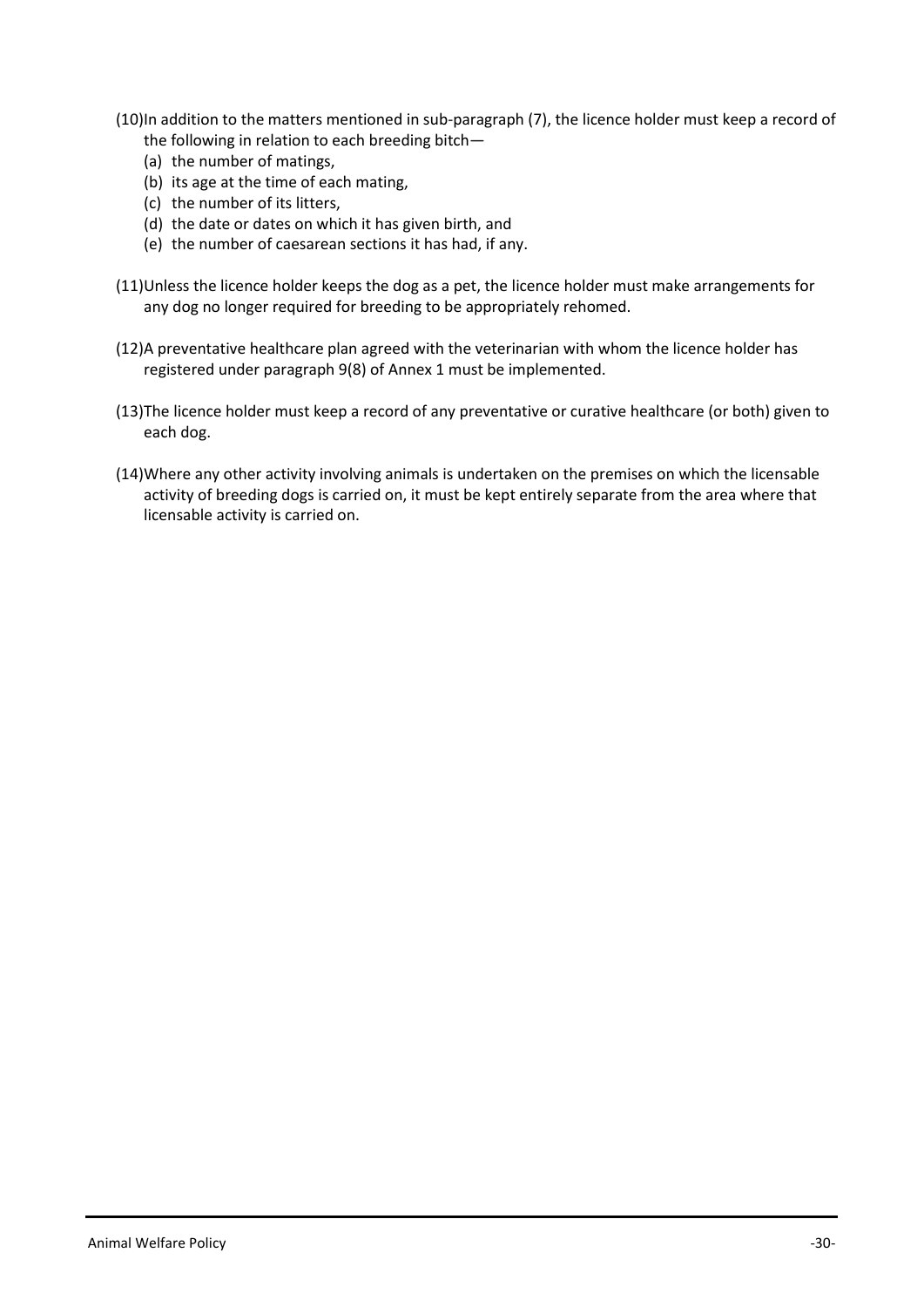# <span id="page-31-0"></span>**Annex A6 – Specific conditions, Keeping or training animals for exhibition**

The following conditions shall apply to any licence which authorises the keeping or training of animals for exhibition:

### **1. Insurance**

The licence holder must hold valid public liability insurance in respect of the licensable activity of keeping or training animals for exhibition.

#### **2. Emergencies**

A written policy detailing contingency measures in the event of the breakdown of a vehicle used to transport the animals or any other emergency must be available to all staff.

#### **3. Suitable environment**

Suitable temporary accommodation must be provided for all the animals at any venue where they are exhibited.

#### **4. Monitoring of behaviour and training**

The animals must be trained by competent staff and given suitable and adequate opportunities to become habituated to being exhibited, using positive reinforcement.

#### **5. Housing with or apart from other animals**

- (1) Social animals must not be exhibited if their removal from and reintroduction to the group with which they are usually housed causes them or any other animal within that group stress, anxiety or fear.
- (2) Animals must be prevented from coming into contact with each other during any exhibition where such contact would be likely to cause any of them to show signs of aggression, fear or distress.
- (3) All persons likely to come into contact with the animals during an exhibition must be briefed about how to behave around the animals so as to minimise anxiety, fear and stress in the animals.
- (4) No female animal with unweaned offspring may be removed from its home environment and newborn, unweaned or dependent offspring must not be removed from their mothers.

#### **6. Records**

The licence holder must keep a list of each animal kept, or trained, for exhibition with all the information necessary to identify that animal individually (including its common and scientific names) and must provide the local authority with a copy of the list and any change to it as soon as practicable after the change.

- (1) A register must be kept of each animal exhibited or to be exhibited which must include—
	- (a) the full name of its supplier,
	- (b) its date of birth,
	- (c) the date of its arrival,
	- (d) its name (if any), age, sex, neuter status, description and microchip or ring number (if applicable),
	- (e) the name and contact details of the animal's normal veterinarian and details of any insurance relating to it,
	- (f) details of the animal's relevant medical and behavioural history including details of any treatment administered against parasites and any restrictions on exercise or diet,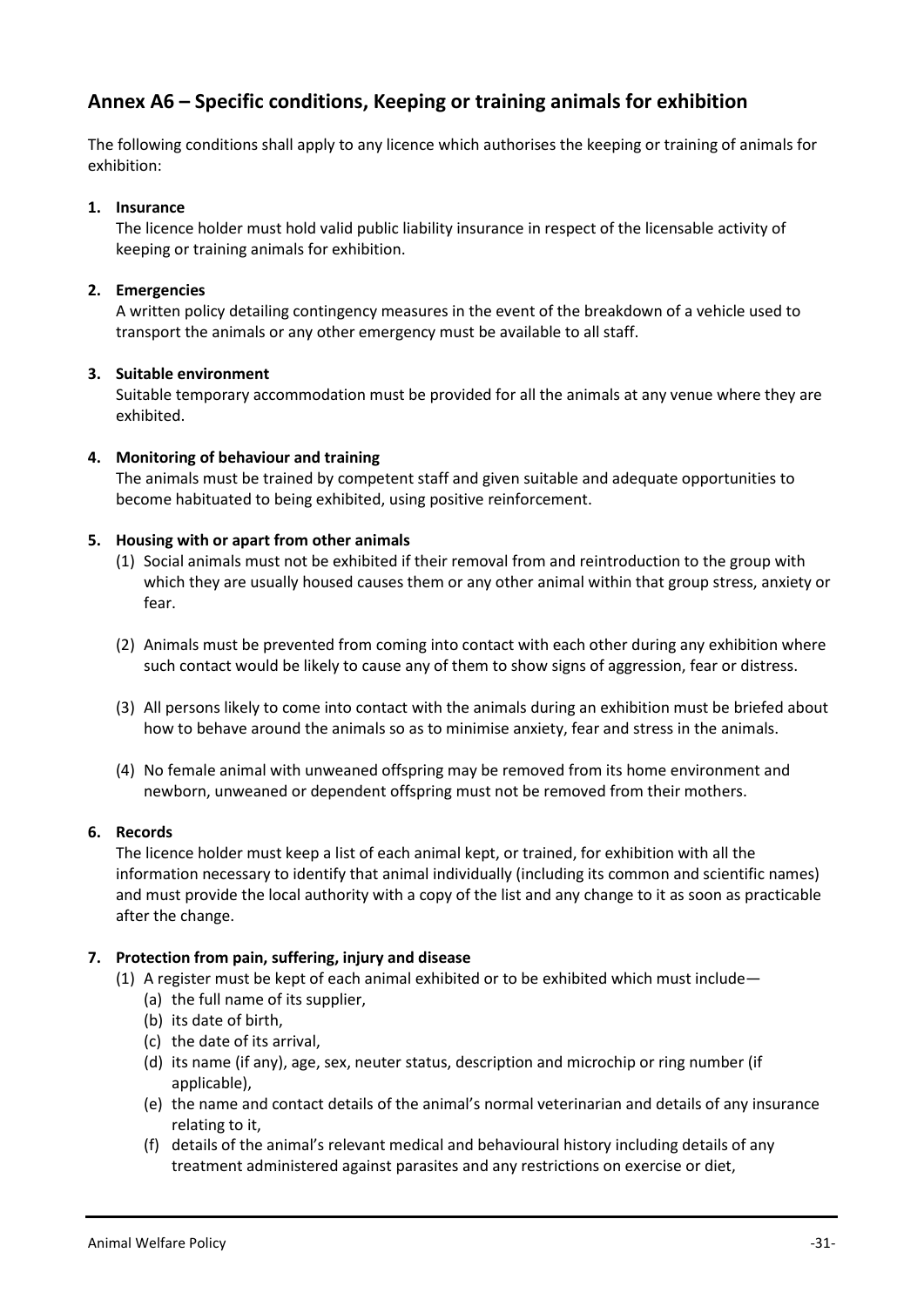- (g) a record of the date or dates of the animal's most recent vaccination, worming and flea treatments, and
- (h) the distance to and times taken for it to travel to and from each exhibition event.
- (2) A record of when the animals are exhibited must be kept and an animal rotation policy must be put in place to ensure that the animals have enough rest between and during exhibition events.
- (3) All the animals used in exhibition events must be in good physical and mental health.
- (4) The exhibited animals must be suitable for the specific conditions, type of enclosure and actions involved in the exhibition.
- (5) Any equipment, chemicals and other materials used in the exhibition must not cause the animals pain, discomfort, fatigue or stress.
- (6) The animals must be transported in suitable, secure and appropriately labelled carriers.
- (7) The licence holder or the licence holder's staff must undertake a risk assessment before each exhibition event.
- (8) The animals must not be handled by persons whose behaviour appears at the time to be influenced by the consumption of alcohol or by any psychoactive substance.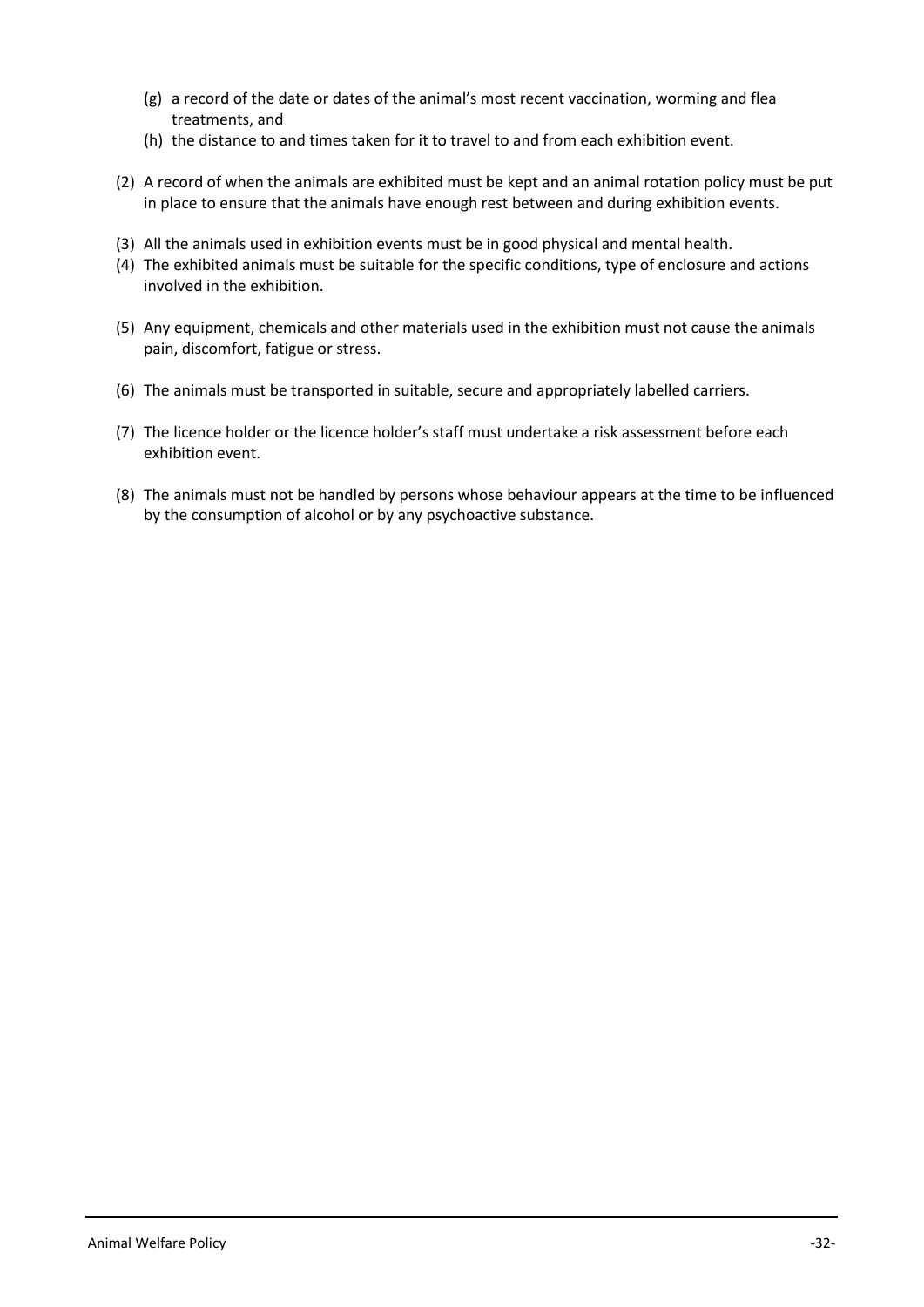# <span id="page-33-0"></span>**Annex B – Standard Conditions for Dangerous Wild Animal Licences**

- 1. While any animal concerned is being kept only under the authority of this licence
	- a) the animal shall be kept by no person other than such person or persons as is or are specified (whether by name or description) in the licence;
	- b) the animal shall normally be held at such premises as are specified in the licence;
	- c) the animal shall not be moved from those premises or shall only be moved from them in such circumstances as are specified in the licence;
	- d) the person to whom the licence is granted shall hold a current insurance policy which insures him and any other person entitled to keep the animal under the authority of the licence against liability for any damage which may be caused by the animal; and
	- e) the terms of any such policy shall be satisfactory in the opinion of the authority;
- 2. No dangerous wild animal may be kept under the authority of this licence unless:
	- a) it is of a species specified in Annex 1 of the licence; and
	- b) the number of animals of that species kept does not exceed the corresponding maximum number listed in Annex 1 of this licence.
- 3. The person(s) to whom the licence is granted shall at all reasonable times make available a copy of the licence to any person entitled to keep any animal under the authority of the licence.
- 4. Without prejudice to any specific condition contained in Annex 3 to this licence:
	- a) Any animal kept under the authority of this licence will at all times:
		- (i) be held in accommodation which secures that the animal will not escape, which is suitable as regards construction, size, temperature, lighting, ventilation, drainage and cleanliness and which is suitable for the number of animals being held in that accommodation;
		- (ii) while in its regular accommodation, be able to take adequate exercise; and
		- (iii) be supplied with adequate and suitable food, drink and bedding material and be visited at suitable intervals.
	- b) Appropriate steps will be taken for the protection of all animals in case of fire or other emergency;
	- c) All reasonable precautions will be taken at all such times to prevent and control the spread of infectious diseases.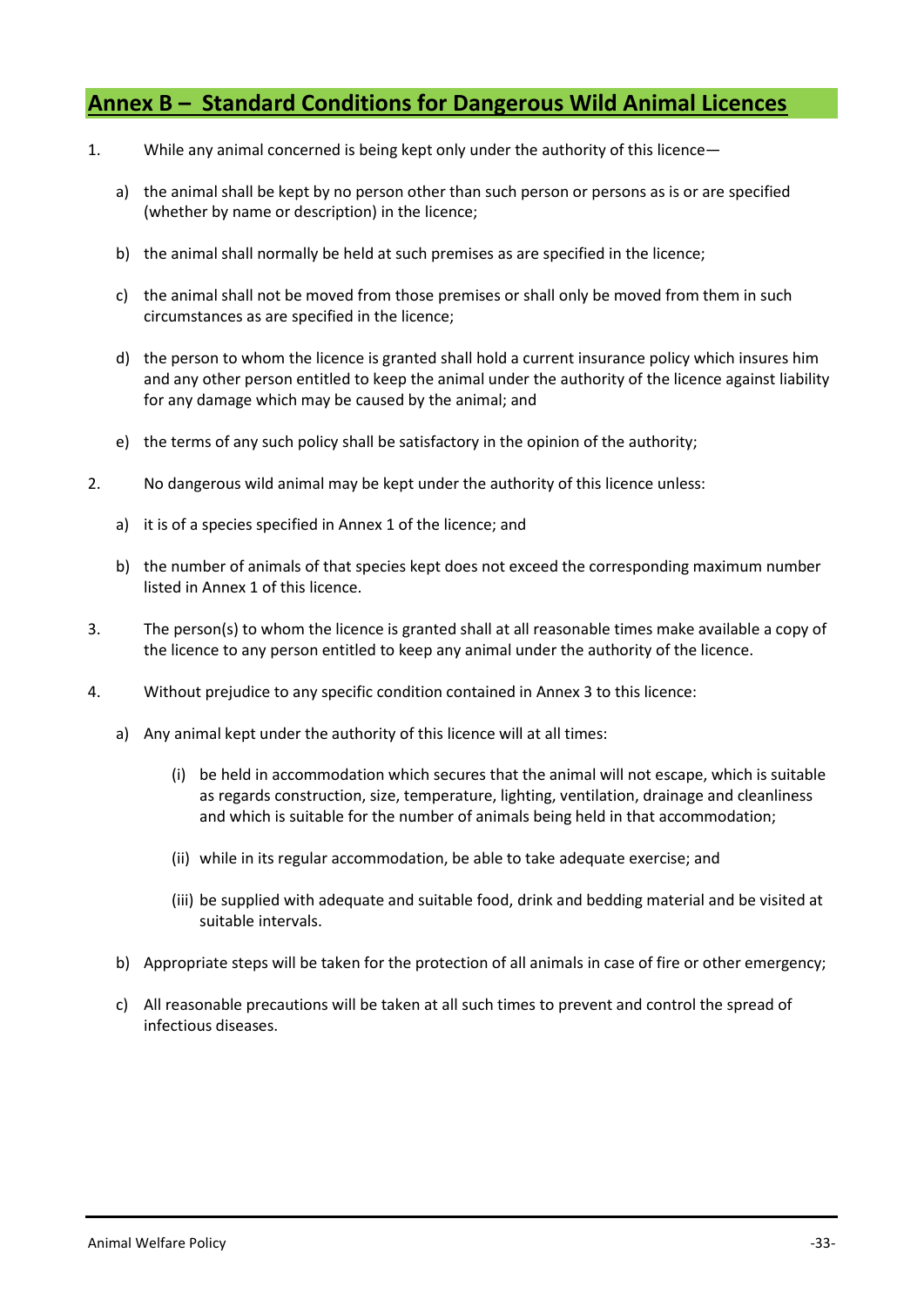# <span id="page-34-0"></span>**Annex C – Mandatory conditions for Zoo Licences**

The Licence holder must:

- (i) promote public education and awareness in relation to the conservation of biodiversity, in particular by providing information about the species of wild animals kept in the zoo and their natural habitats;
- (ii) accommodate their animals under conditions which aim to satisfy the biological and conservation requirements of the species to which they belong, including providing each animal with an environment well adapted to meet the physical, psychological and social needs of the species to which it belongs; and providing a high standard of animal husbandry with a developed programme of preventative and curative veterinary care and nutrition;
- (iii) prevent the escape of animals and put in place measures to be taken in the event of any escape or unauthorised release of animals;
- (iv) prevent the intrusion of pests and vermin into the zoo premises; and
- (v) keep up-to-date records of the zoo's collection, including records of the numbers of different animals; acquisitions, births, deaths, disposals and escapes of animals; the causes of any such deaths; and of the health of the animals.